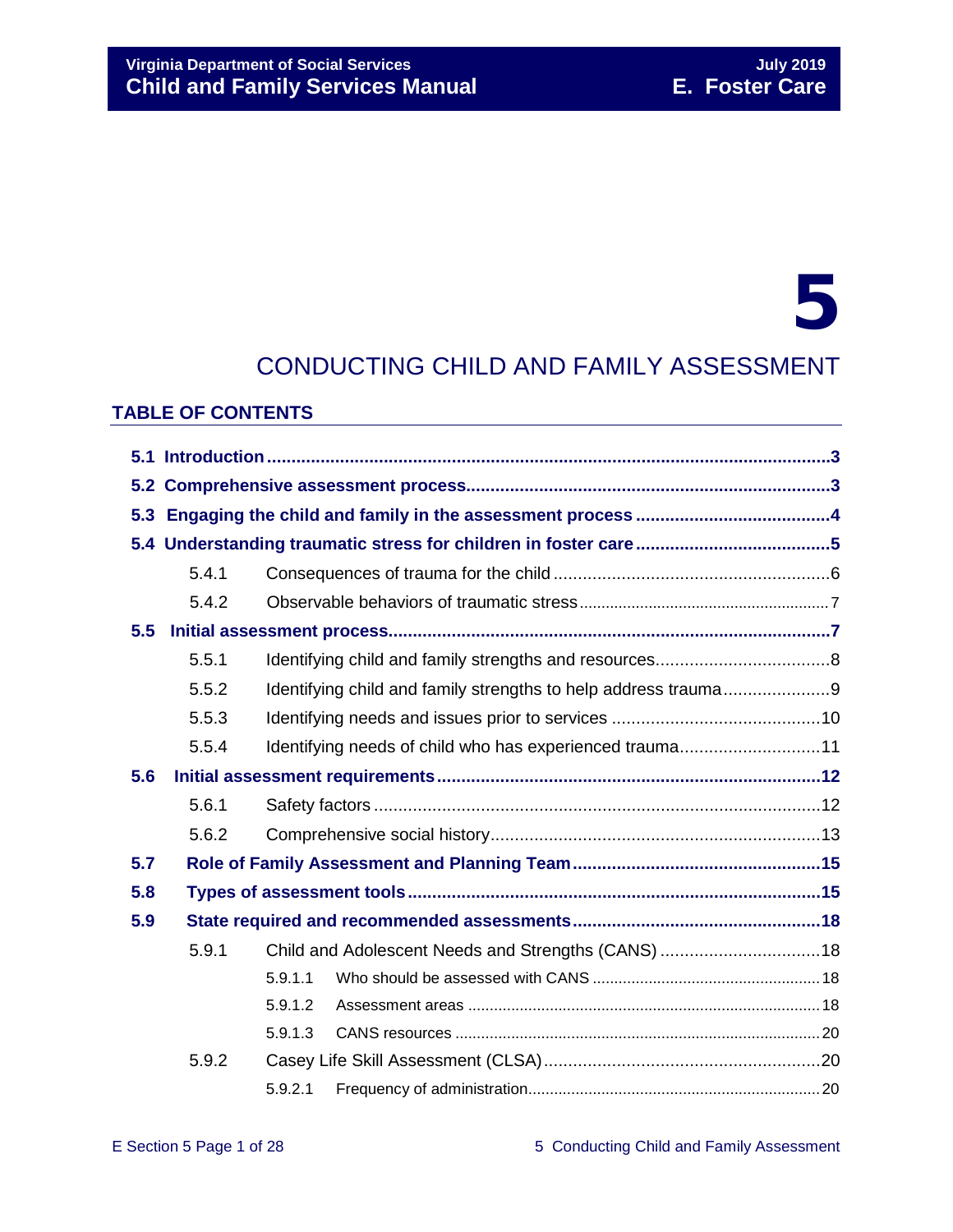| 5.11 |       |         |                                                              |  |
|------|-------|---------|--------------------------------------------------------------|--|
| 5.10 |       |         |                                                              |  |
|      | 5.9.5 |         |                                                              |  |
|      | 5.9.4 |         |                                                              |  |
|      |       |         |                                                              |  |
|      | 5.9.3 |         | Early Periodic Screening, Diagnosis, and Treatment (EPSDT)21 |  |
|      |       | 5.9.2.3 |                                                              |  |
|      |       | 5.9.2.2 |                                                              |  |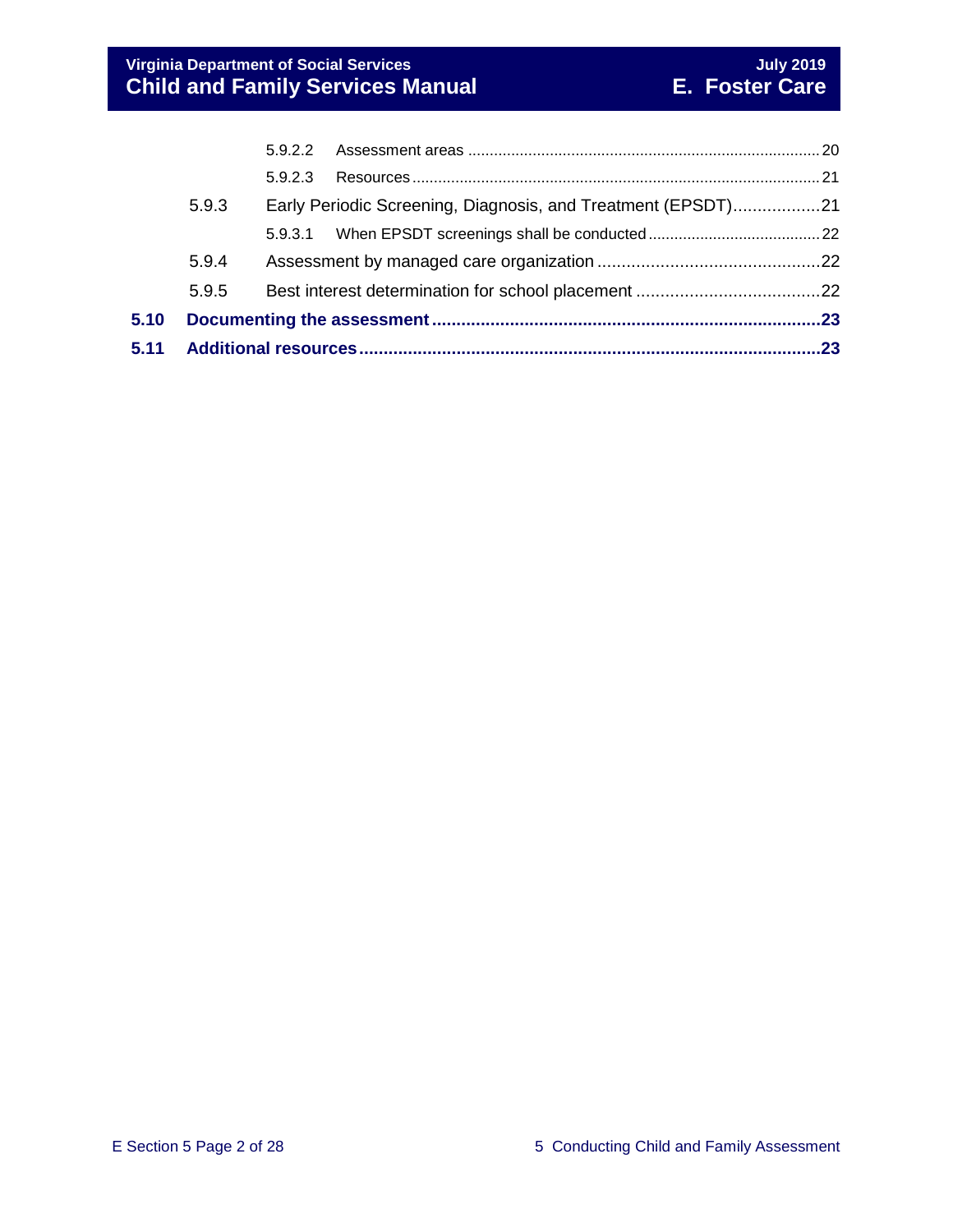# 5 CONDUCTING CHILD AND FAMILY ASSESSMENT

# <span id="page-2-0"></span>**5.1 Introduction**

A comprehensive child and family assessment is the essential foundation for sound decision making in partnership with the child and family. Assessment involves the continuous process of gathering information from multiple sources over time using a strength-based approach to help evaluate, with the family, the most effective strategies for achieving safety, timely permanence, and well-being for their child.

The process should be driven by the strengths and needs of the child and family, rather than the availability of services. This approach expands the diverse resources available to support the child and family. It allows the strengths and natural supports of the child, family, and extended family, as well as the formal services of the child-serving agencies and community, to be creatively matched with the identified needs and issues. This process lays the foundation for creatively designing strategies, services, and supports during service planning and service delivery to improve outcomes.

# <span id="page-2-1"></span>**5.2 Comprehensive assessment process**

The assessment process begins with the family's first contact with the child welfare system and continues until the case is closed.

The comprehensive assessment is an ongoing process assessing the effectiveness of services provided to the child, birth parent or prior custodian, and foster and adoptive parents.

The effectiveness of services provided and the need for additional services shall be assessed every three (3) months if the goal is to return home and at least every six (6) months after placement for as long as the child or youth remains in foster care.

During a comprehensive family assessment, the service worker should: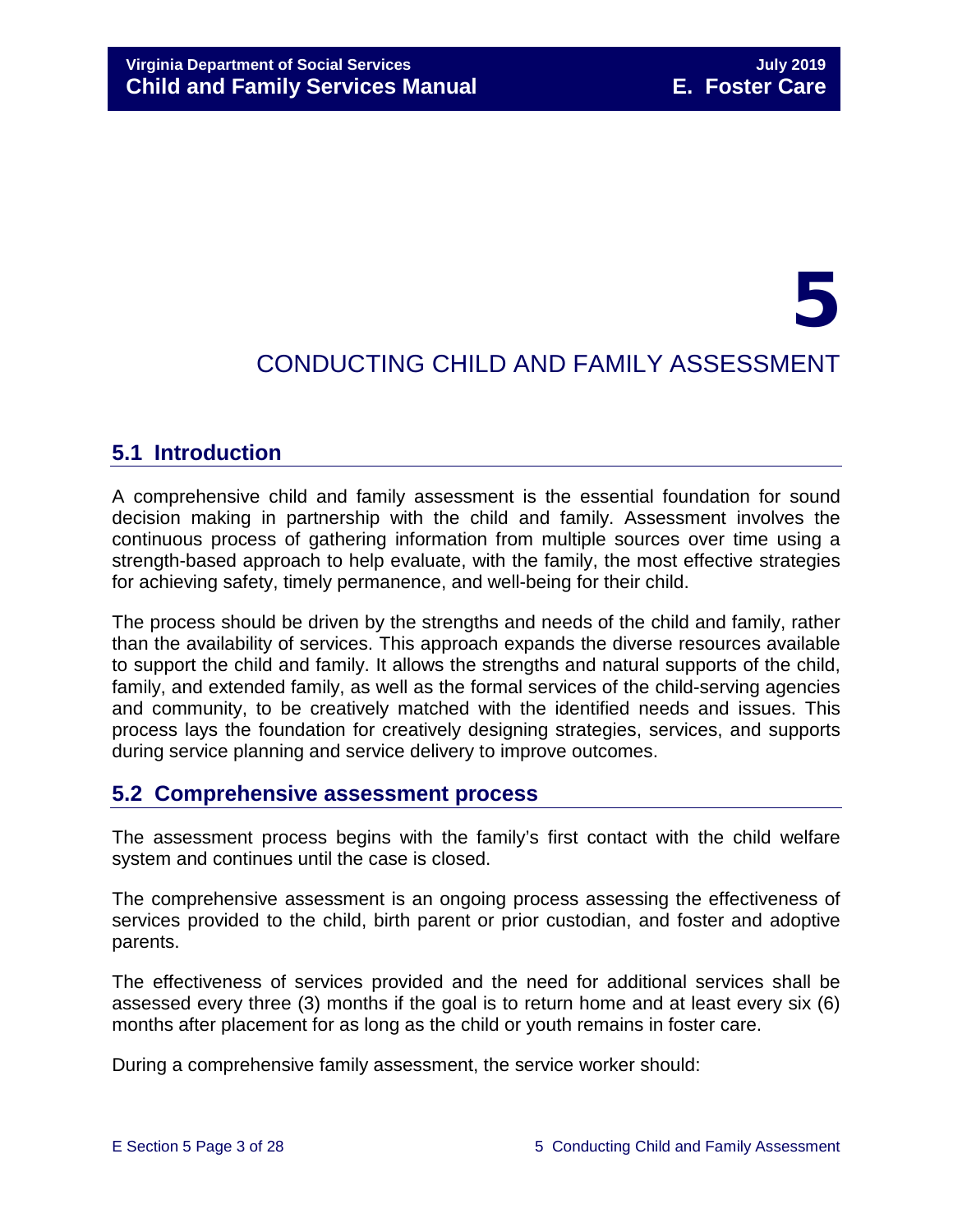- Engage and build relationships with the child, family, extended family, service providers, and other significant people to gather information.
- Observe patterns of child and family interactions over time and the impact on the child.
- Identify child and family strengths, protective factors, and resources that can be mobilized.
- Identify needs of the child and family that impact the child's safety, permanency, and well-being.
- Assess other factors that may have contributed to the child's placement in care such as: domestic violence; alcohol and drug abuse; mental health issues; chronic health problems; physical, intellectual, and cognitive disabilities; and poverty.
- Understand the broader issues impacting the family, such as employment, adequate housing, child care, transportation, needed services, and supports.
- Consider how the information gathered will guide service planning, decision making, and the efficient use of resources.

# <span id="page-3-0"></span>**5.3 Engaging the child and family in the assessment process**

As experts on their own family, the child and family are essential sources for information on what is impacting the safety, permanency, and well-being of the child. Involving the family and other significant individuals increases the effectiveness of decision making, service planning, and implementation. The service worker is more effective in gathering, analyzing, and determining the meaning of information. With better information, plans and decisions are more individualized and relevant to the family, thus increasing the likelihood of implementation and creating opportunities for lasting change.

The service worker should:

- Diligently seek out all extended family members as appropriate in the assessment process, including, but not limited to, the birth mother, birth father (including absent fathers), siblings, maternal and paternal family members, caretakers, and other individuals in the extended networks of the child and family (see [Section 2](https://fusion.dss.virginia.gov/Portals/%5bdfs%5d/Files/DFS%20Manuals/Foster%20Care%20Manuals/Foster%20Care%20Manual%2007-2019/section_2_engaging_the_child_family_and_significant_adults.pdf) of this chapter).
- Strive to understand the family's perspectives, which are often affected by their life experiences and cultural and ethnic heritage.
- Involve the child and family in identifying their own strengths, needs, and motivation for changes.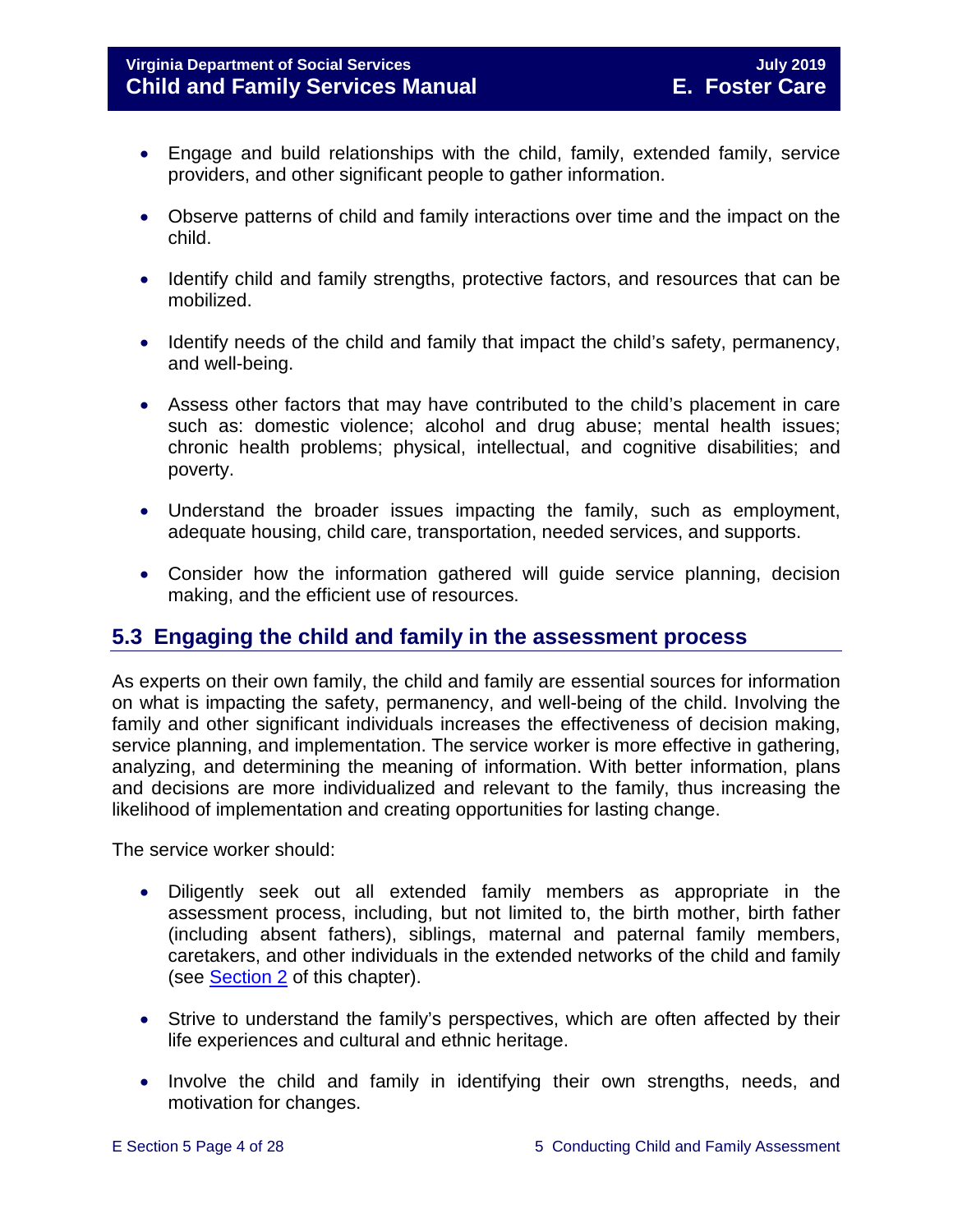#### **Virginia Department of Social Services July 2019 Child and Family Services Manual E. Foster Care**

- Explore the "natural supports" available to the child and family through their interpersonal, social, and community relationships.
- Utilize the Family Partnership Meetings to gather assessment information (see [Section 2.9](https://fusion.dss.virginia.gov/Portals/%5bdfs%5d/Files/DFS%20Manuals/Foster%20Care%20Manuals/Foster%20Care%20Manual%2007-2019/section_2_engaging_the_child_family_and_significant_adults.pdf#page=19) of this chapter).

# <span id="page-4-0"></span>**5.4 Understanding traumatic stress for children in foster care**

Approximately 90 percent of children in foster care are exposed to trauma. Complex trauma is a common and serious concern for children in foster care. It occurs when the child is exposed to multiple or prolonged traumatic events which are often invasive and interpersonal in nature. It involves simultaneous or sequential occurrence of child maltreatment, including psychological maltreatment, neglect, exposure to violence, and physical and sexual abuse. $^{\mathrm{1}}$  $^{\mathrm{1}}$  $^{\mathrm{1}}$ 

In Virginia, children and youth in foster care often experience complex trauma, traumatic stress, multiple losses, and difficult challenges.

- Three out of four children in foster care are removed from their home due to child maltreatment (neglect, physical abuse, sexual abuse, and/or abandonment).
- Over half are removed due to their parents' situations (e.g., inability to cope, drug or alcohol abuse, inadequate housing).

Some children:

- Witness family violence or the victimization of close friends;
- Experience the death, loss, or separation of a significant person;
- Witness or are a victim of criminal activity (e.g., drug dealing; prostitution);
- Witness school or community violence;
- Experience serious accidents or medical trauma (e.g., surgeries, hospitalizations); and/or
- Have parents who experience their own significant challenges, including mental health or substance abuse issues, or incarceration.

Ĩ.

<span id="page-4-1"></span> $1$  Excerpted and adapted from the [Tri-Agency Letter on Trauma Informed Treatment](http://www.medicaid.gov/Federal-Policy-Guidance/Downloads/SMD-13-07-11.pdf) dated July 11, 2012 from the United States Department of Health and Human Services' Administration for Children and Families (ACF), Centers for Medicare & Medicaid Services (CMS) and Substance Abuse and Mental Health Services Administration (SAMHSA).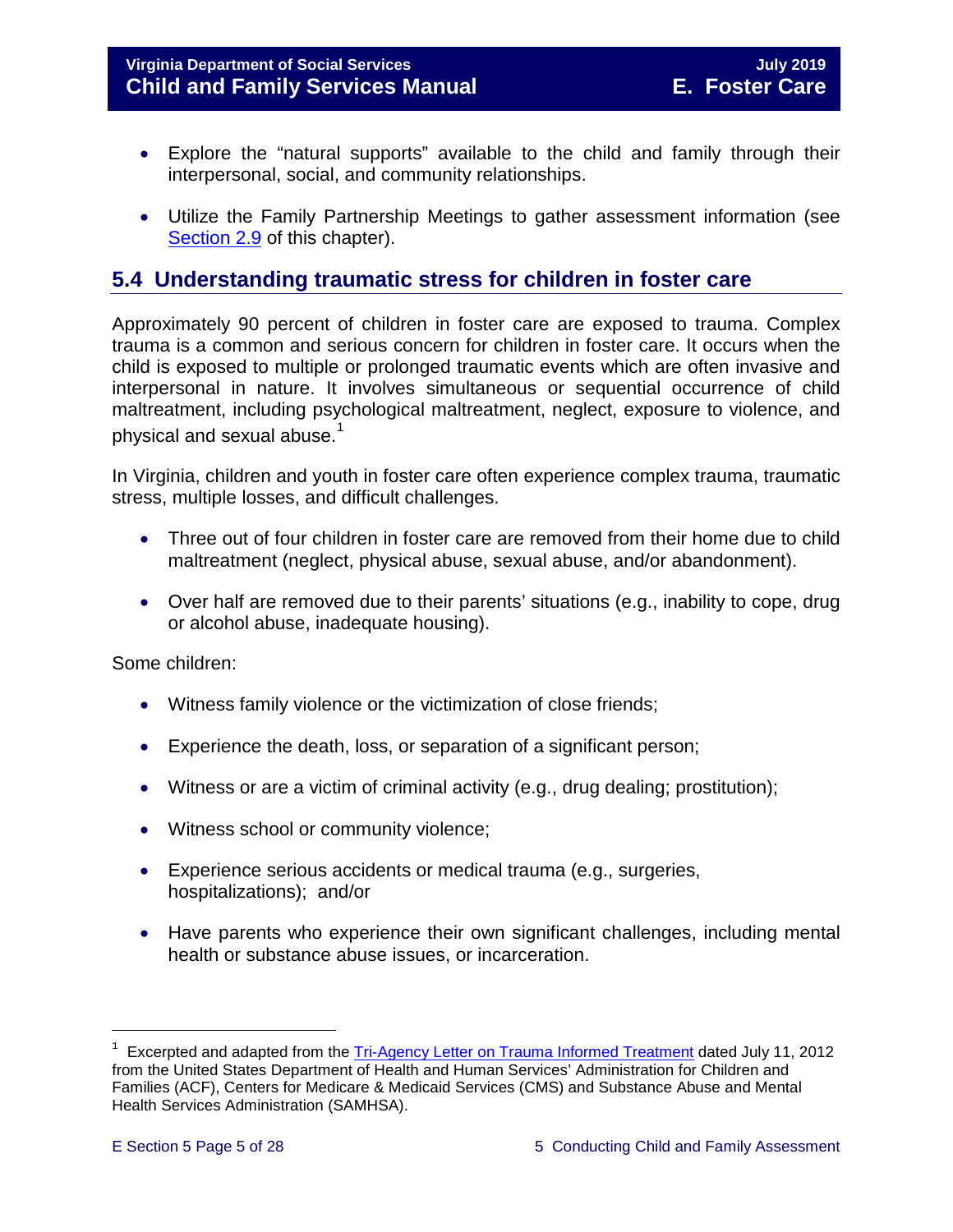Upon entering foster care, children grieve the separation from their parents, caregivers, siblings, friends, significant other persons, and the loss of everything familiar. This traumatic experience is then often compounded by systemic issues in foster care that exacerbate the child's traumatic response through multiple changes in foster care placements, service workers, and school placements.

#### <span id="page-5-0"></span>**5.4.1 Consequences of trauma for the child**

In addition to the traumatic event, the child's experience of the event can create wide-ranging and lasting adverse effects on the child's developmental functioning and physical, social, emotional, or spiritual well-being. The child's response to the trauma is significantly related to the child's development stage. Adverse effects can impact the child's physiological responses; emotional responses; ability to think, learn, and concentrate; impulse control; self-image; and relationships with others.

- The child can become emotionally overwhelmed by the intense fear, anger, shame, and helplessness that they feel following a traumatic experience.
- Seemingly innocuous events such as sounds, smells, places, and other trauma reminders may reconnect the child with the emotional states of fear, terror, and hopelessness produced by the trauma.
- The child's mistaken feelings of guilt and self-blame for the negative events in his or her life may lead to a sense of hopelessness.
- The child can have difficulty regulating emotions, knowing and describing feelings and internal states, and appropriately communicating wishes and desires to others.
- A child's traumatic experiences can alter his or her worldview, sense of safety, and ability to interpret the meaning of the behavior of others including people who are trying to help. The child now sees the world as uncertain, untrustworthy, and unpredictable.

Sustained, chronic, or multiple exposures to trauma can impact the child's development and the child's ability to form attachments, to develop relationships, to self-regulate, and to learn. Traumatic events may create new or secondary problems in the child's life (e.g., difficulties in school, problems with substance abuse).These difficulties may be adaptive in the short term but have the potential to interfere with the child's long term recovery.

- The child's development of age-appropriate self-regulation may be delayed.
- The child's inability to regulate emotions may interfere with his or her ability to function in a family, in a traditional classroom, and with peers.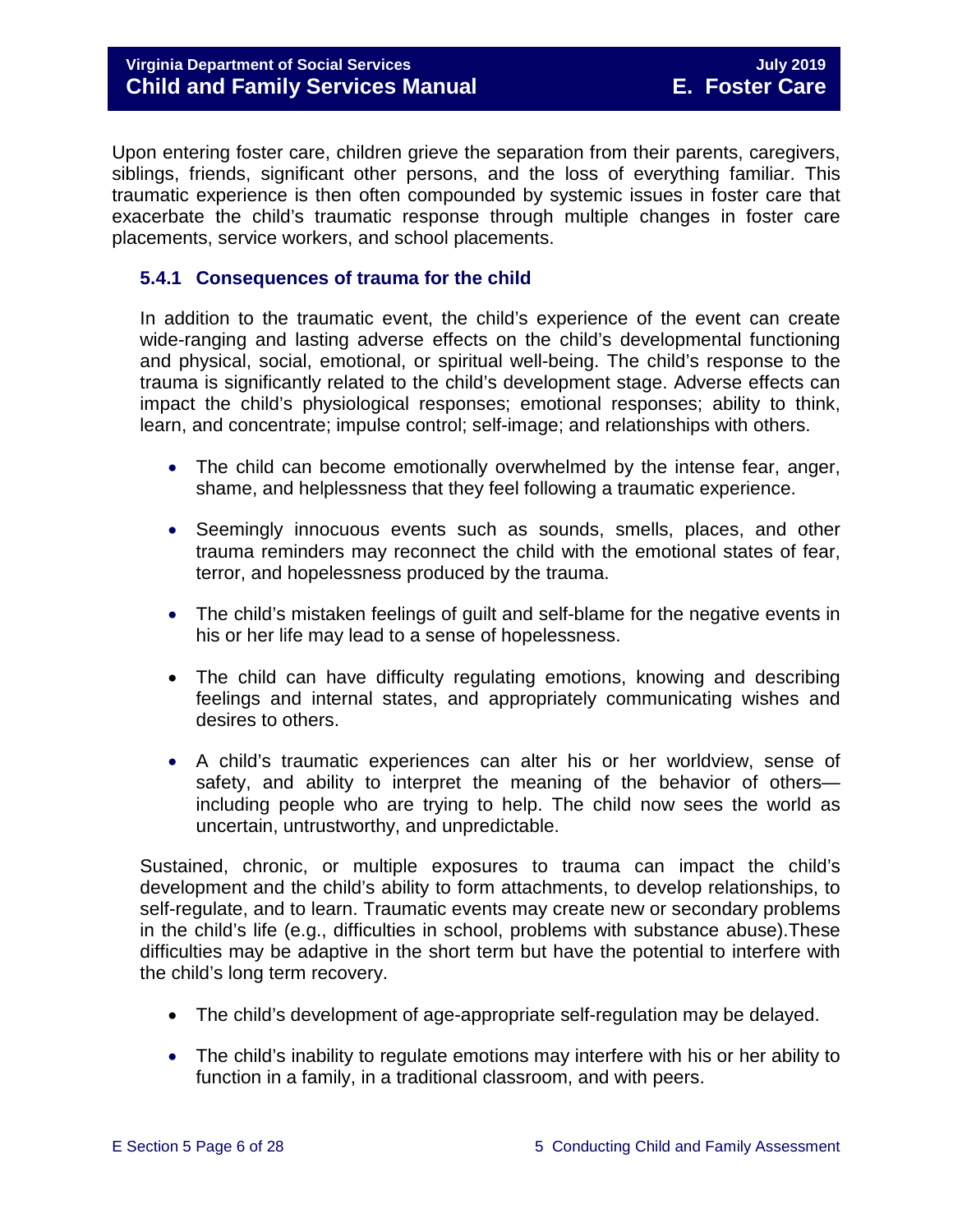- "Bad behavior" is most often the traumatized child's attempt at self-regulation. When faced with trauma reminders, the child's resulting behaviors may be an appropriate response to internal turmoil but may seem inappropriate in the current situation.
- The child can isolate himself or herself from family, peers, and social and emotional support.
- The child's ability and motivation to succeed in social and educational settings may be impaired.
- The child may engage in reckless, high-risk, or destructive coping behaviors.

Without help and support, children often develop a variety of negative coping responses to traumatic stress. A child's response to traumatic stress may manifest across multiple domains of functioning and developmental processes, including emotional, behavioral, interpersonal, physiological, and cognitive functioning. These responses may have both short- and long-term consequences for the child's wellbeing in education, physical health, mental health, and life trajectory.

Across the life span, complex trauma has been linked to a wide range of problems, including addiction, chronic physical conditions, depression and anxiety, selfharming behaviors and other psychiatric disorders. $^{\text{2}}$  $^{\text{2}}$  $^{\text{2}}$ 

#### <span id="page-6-0"></span>**5.4.2 Observable behaviors of traumatic stress**

Children manifest symptoms of traumatic stress through behaviors. Service workers and caregivers should be aware of various behaviors seen in children and youth who have experienced trauma and/or mental health issues. See **5.11** [Additional](#page-22-1)  [Resources](#page-22-1) for more information.

# <span id="page-6-1"></span>**5.5 Initial assessment process**

A comprehensive initial assessment increases the likelihood of matching services, resources, and supports to address the critical needs and issues for the child and family, thus increasing the likelihood of safety, timely permanency, and well-being for the child.

Ĩ.

<span id="page-6-2"></span> $2$  Information in this section excepted and adapted from:

<sup>•</sup> [Tri-Agency Letter on Trauma Informed Treatment](http://www.medicaid.gov/Federal-Policy-Guidance/Downloads/SMD-13-07-11.pdf) dated July 11, 2012 from the United States Department of Health and Human Services' Administration for Children and Families (ACF), Centers for Medicare & Medicaid Services (CMS) and Substance Abuse and Mental Health Services Administration (SAMHSA).

<sup>•</sup> [Child Welfare Trauma Training Toolkit: Trainer's Guide—](http://www.nctsn.org/nctsn_assets/pdfs/CWT3_TrainersGuide.pdf)1st Edition March 2008 The National Child Traumatic Stress Network. www.NCTSN.org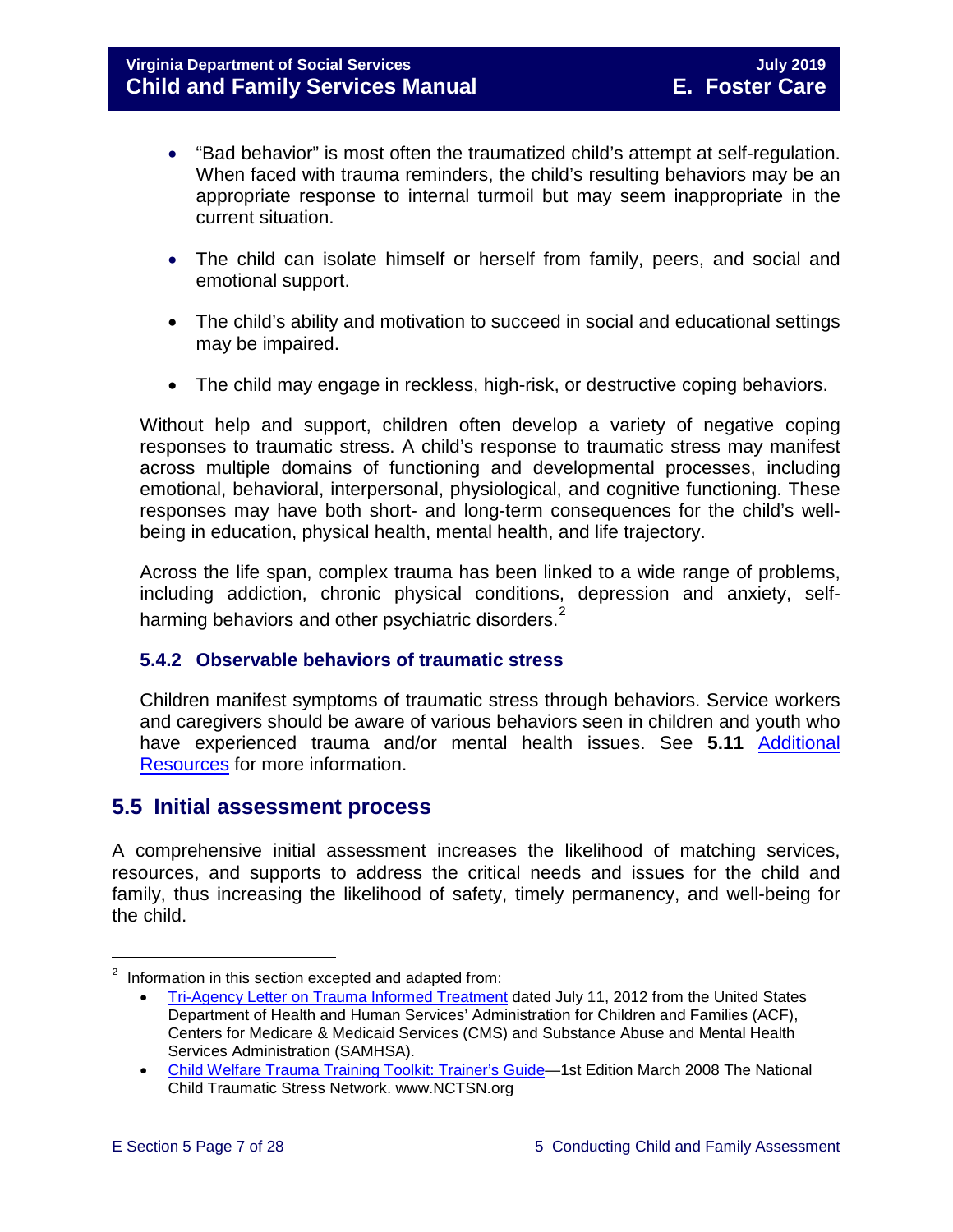In conducting the initial assessment, the service worker should:

- Engage with the child, family members, and other significant individuals to:
	- o Discuss the purpose, process, participants' roles, and any questions and concerns about the assessment process.
	- o Identify language needs and any cultural and religious traditions that need to be respected and taken into account in planning and implementing services.
	- o Explore strengths, interests, resources, and formal and informal supports.
	- o Identify issues and needs they feel need to be addressed.
- Identify the child's trauma experiences and their impact on the child's behavior to guide services and supports.
- Review previous records for existing information related to strengths, needs, services, family history, and potential supports to the family and child.
- Incorporate information gathered from other assessments, including any safety and risk assessments from other programs and agencies.
- Talk with other service providers and key individuals from places where the child spends time, such as school, sports, work, and religious organizations.
- Determine whether other specialized assessments are needed.
- Identify strengths of child and family, including formal and informal supports.
- Identify immediate issues, concerns, and needs.
- Identify broader issues that create challenges and opportunities.
- Consider services that will meet immediate needs of the child and family.
- Begin identifying ways to address the broader needs of the child and family.

#### <span id="page-7-0"></span>**5.5.1 Identifying child and family strengths and resources**

The strengths, resources, and natural supports of the child, extended family, community, and agencies should be explored. Examples may include:

• Child complies with rules at grandmother's home.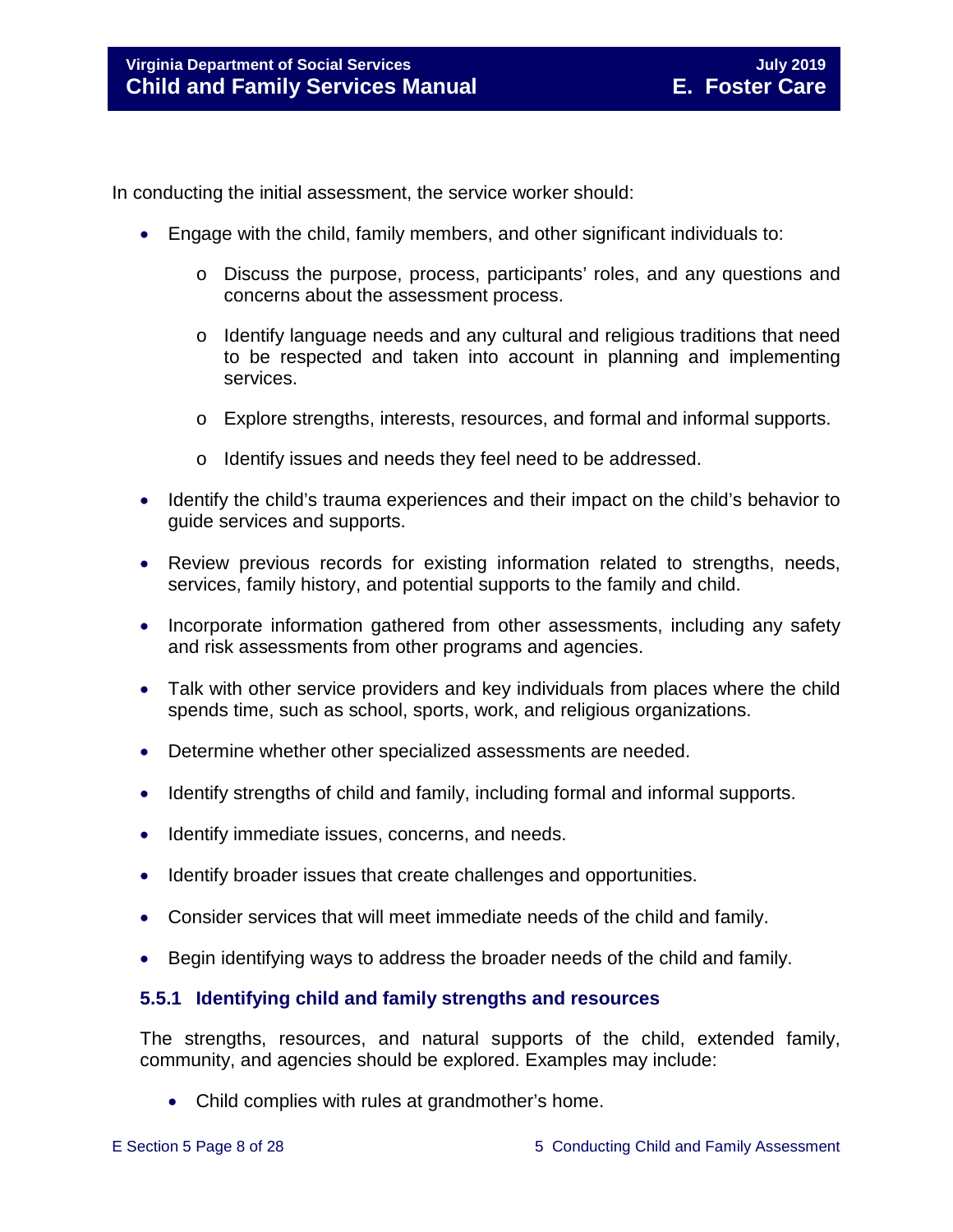- Mother can identify when child is going to explode with anger.
- Aunt is willing to help.
- Neighbor's older child is a positive influence.
- An older sibling is working with a therapist on anger management.
- Child enjoys basketball and has strong relationship with coach.
- Child wants to be a car mechanic like an uncle.

After the strengths are identified, creative strategies should be brainstormed and explored on how to use these strengths to address identified needs. This approach allows the family to improve their capacity to meet their own needs. Continuing the example above: after a safety plan is developed, the child could go to the grandmother's house in the afternoon to do homework since the child complies with her rules, the aunt could drive the child to her house, the completed homework could be celebrated by the child's choice of playing basketball, playing with the neighbor's child, or working on a car with his uncle; the grandmother could mentor the mother on enforcing rules.

#### <span id="page-8-0"></span>**5.5.2 Identifying child and family strengths to help address trauma**

Children often have a variety of strengths, protective factors, and coping strategies that promote positive adjustment to traumatic experiences and complex trauma. Service workers and caregivers should identify these strengths and support the child and family in further developing and using these strengths and strategies.

Examples of protective or ameliorating factors that can moderate the impact of traumatic stress include:

- Child's strengths:
	- o Easygoing temperament.
	- o Social and emotional competence of child.
	- o High intellectual ability.
	- o Problem solving-skills.
	- o Coping skills and self-regulation.
	- o Social connections and support.
	- o Promotion of self care.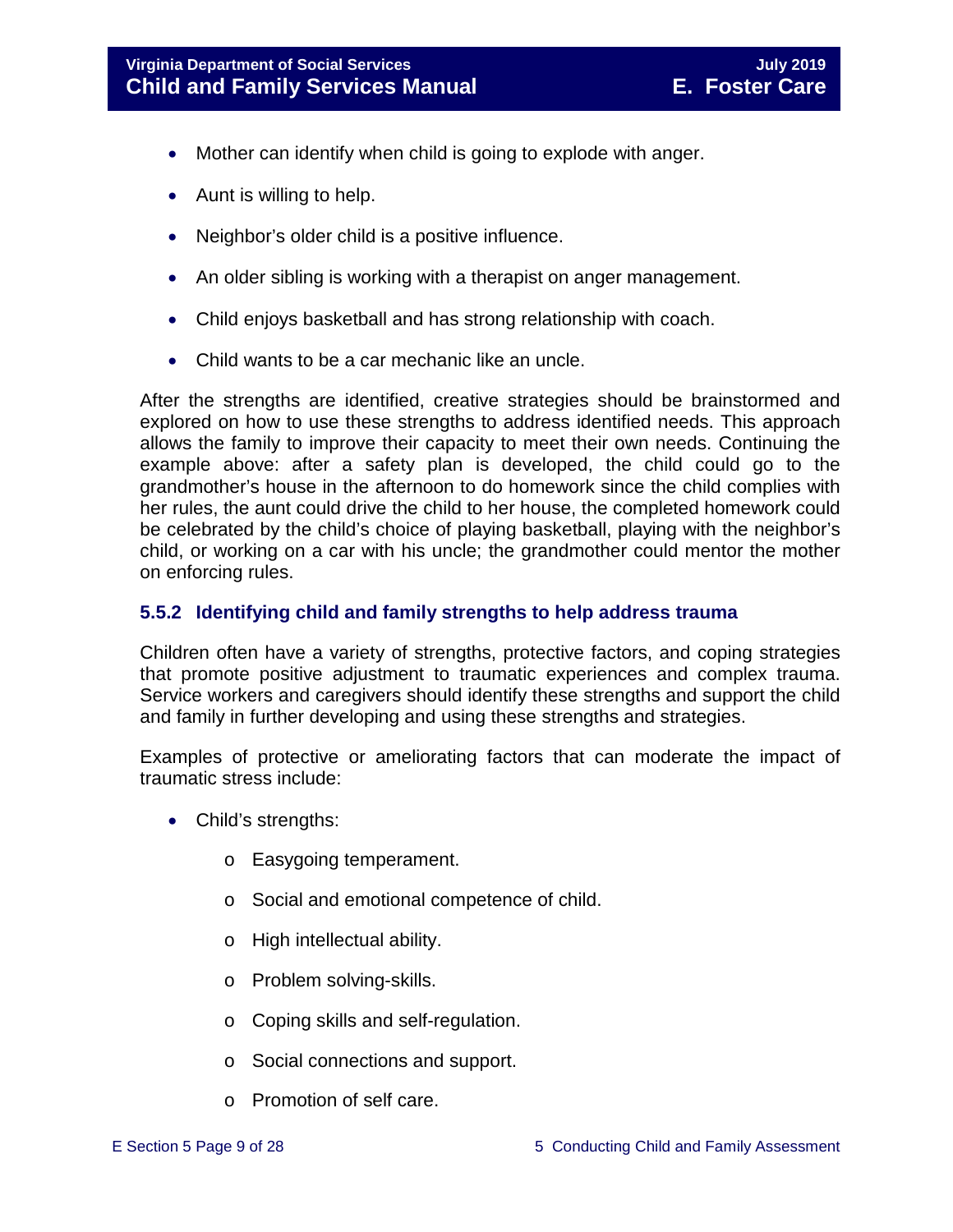- o Sense of control.
- Parent and family strengths:
	- $\circ$  Secure attachment to adult figures who are present on a day to day basis.
	- o Stable, permanent environment.
	- o Structure and routine.
	- o Concrete supports available to family.
	- o Social connections and supports available to family.
	- o Temperament match with caregivers.

#### <span id="page-9-0"></span>**5.5.3 Identifying needs and issues prior to services**

The needs of the child and family should be identified before considering service and placement options. Rather than first identifying the service or placement type that is expected to meet most of the child's and family's needs, service workers should first identify the immediate needs and issues for the child and family, and then identify alternative strategies, services, and supports for addressing each one. This approach allows creative brainstorming and leads to more effective and successful strategies for working with families.

Needs are separate from services. Children do not need anger management services or treatment foster care. While these services may become part of the complement of services and strategies to address identified needs, they are not needs. Examples of needs may include:

- Being safe from abuse and neglect.
- Living with a stable and permanent family.
- Managing free time after school before parent comes home.
- Reacting to disappointments without aggressive behavior.
- Doing homework to improve grades at school.
- Learning effective parenting skills.
- Increasing positive social and peer supports.
- Developing specific independent living skills.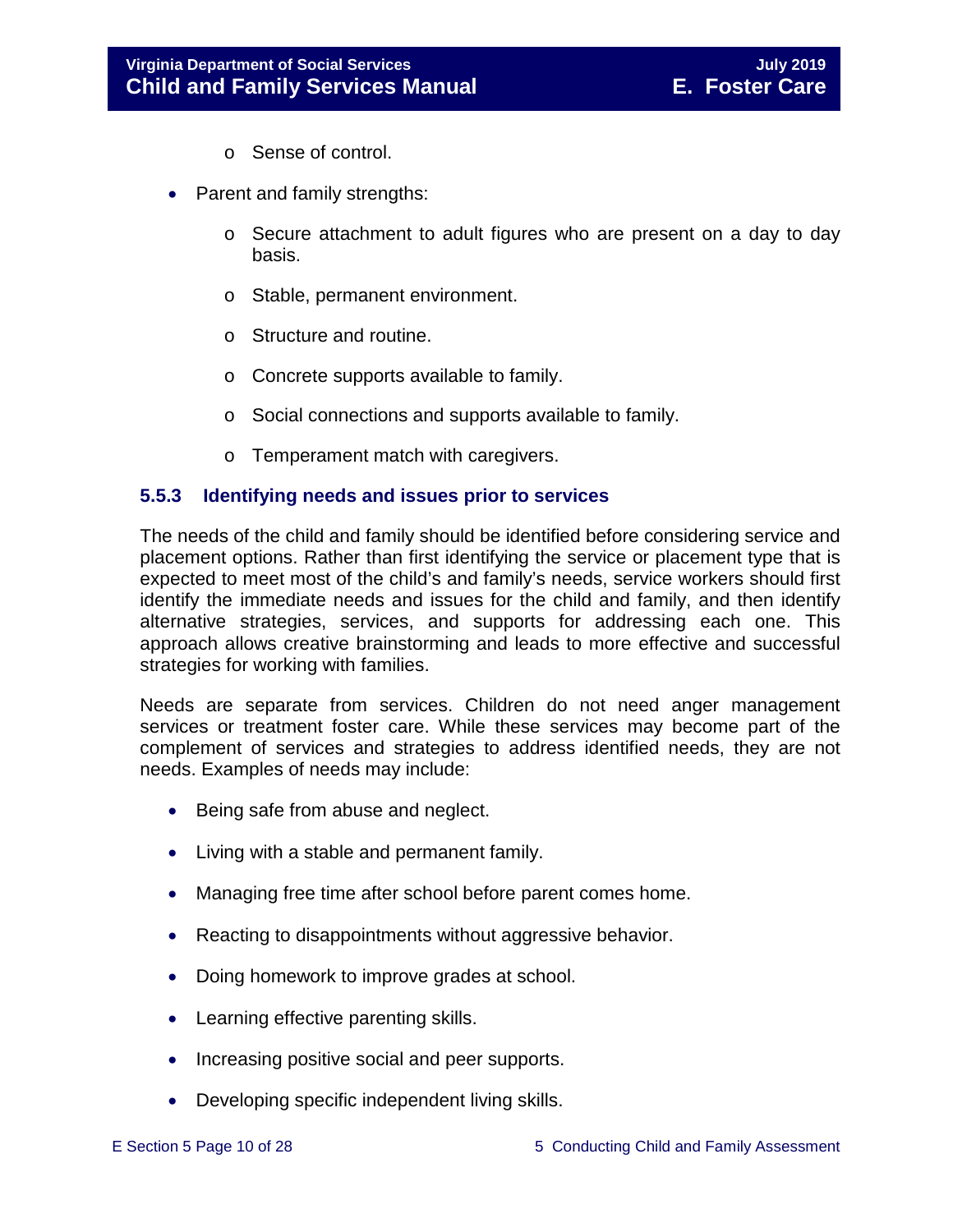Defining needs before identifying services allows more creative solutions to be explored through mobilizing family and community strengths.

#### <span id="page-10-0"></span>**5.5.4 Identifying needs of child who has experienced trauma**

The traumatized child needs to:

- Develop a sense of physical and psychological safety in a caring, stable and permanent family.
- Maximize his or her sense of internal safety.
- Understand his or her reactions through psycho-education.
- Understand that the trauma is only part of who he or she is.
- Reduce overwhelming emotions.
- Work through his or her emotions and learn to manage them effectively.
- Integrate the traumatic experience(s).
- Make new meaning of his or her trauma history and current experiences.
- Feel stable or organized in his thinking so he can function optimally.
- Reclaim age-appropriate power and make sound decisions through skill enhancement and future orientation.
- Communicate with those who advocate and make decisions on his behalf.
- Engage in positive and stable relationships.

The service worker should help identify resources and strategies to assist the child's family and caregivers in helping the child heal through:

- Regulating their emotional response to the child's behavior.
- Assisting the child in regulating his emotions.
- Talking with the child about the trauma in appropriate ways.
- Providing structure and nurturing.
- Challenging the child in developmentally appropriate ways to increase age appropriate skills and abilities.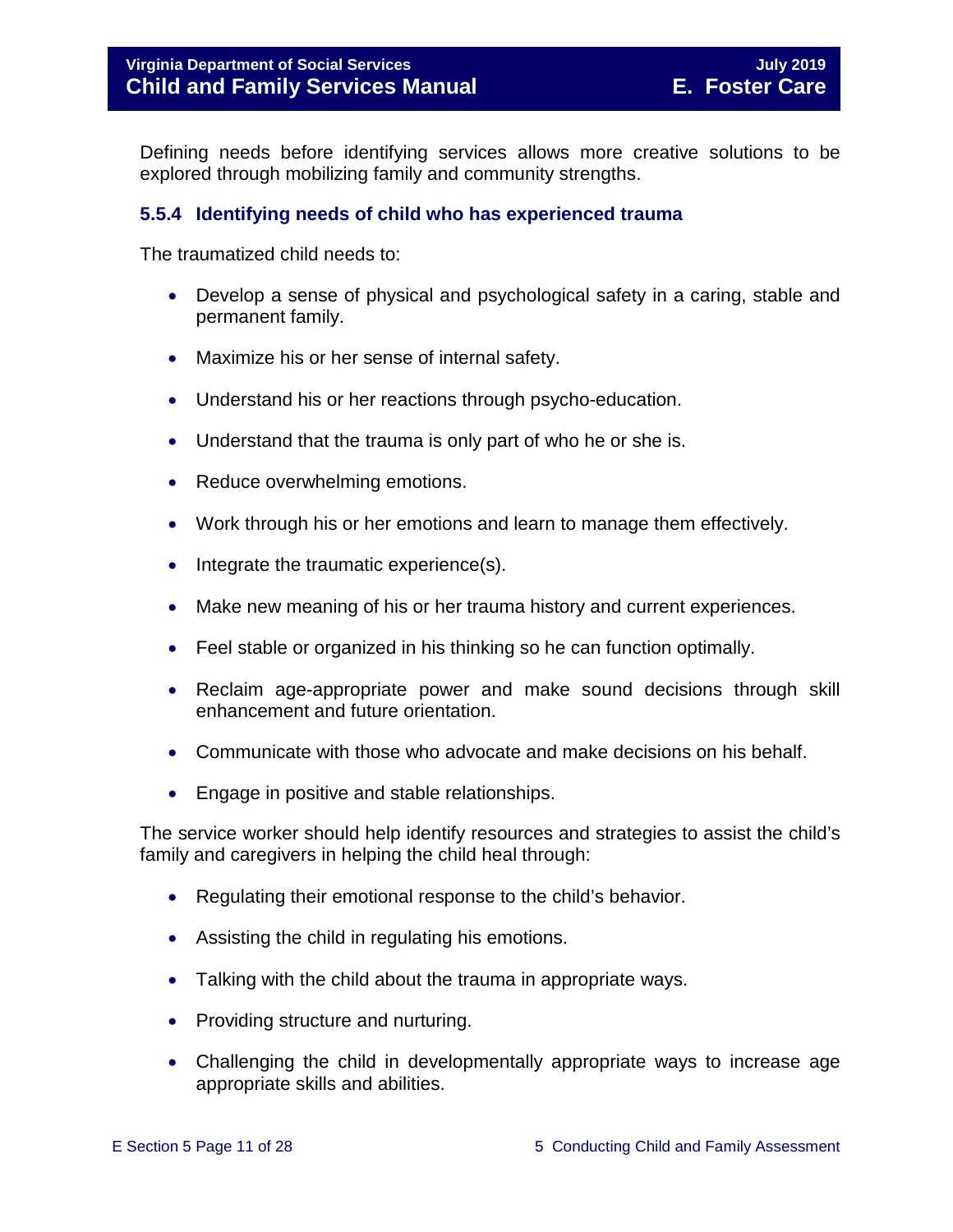• Shifting the child's negative world and self view by giving the child positive messages through language and behavior (e.g., communicate "It wasn't your fault; you're a good child; you deserve to be taken care of by parents who will keep you safe; your needs are important").

# <span id="page-11-0"></span>**5.6 Initial assessment requirements**

The initial assessment is the basis for developing a foster care plan that addresses immediate child and family needs and selecting a specific foster care permanency goal.

The initial assessment shall:

- Incorporate information contained in the Child Protective Services Safety Assessment and Family Risk Assessment completed when the child was removed from the home.
- Include a comprehensive social history of the child and family.
- Address the initial foster care goal and incorporate beginning exploration of relative resources and the formulation of a concurrent goal.
- Include a description of how the child, youth, birth parent or prior custodian, and other interested individuals were involved in the decision making process.
- Be entered into OASIS **within 30 days** of LDSS acceptance of the child for placement, using the assessment screen (unless otherwise noted) and completing all the required elements of appropriate screens.

#### <span id="page-11-1"></span>**5.6.1 Safety factors**

The completed Child Protective Services Safety Assessment shall be copied and pasted into the appropriate element of OASIS assessment screen. Identified safety factors shall be taken into consideration in transferring the child's custody or placement to the LDSS such as:

- The child's vulnerability (conditions that result in the child's inability to protect self) including:
	- o Whether the child is fearful of the caretaker or other household members.
	- o The child's age.
	- o The child's developmental and mental health needs.
- Caregiver behaviors such as: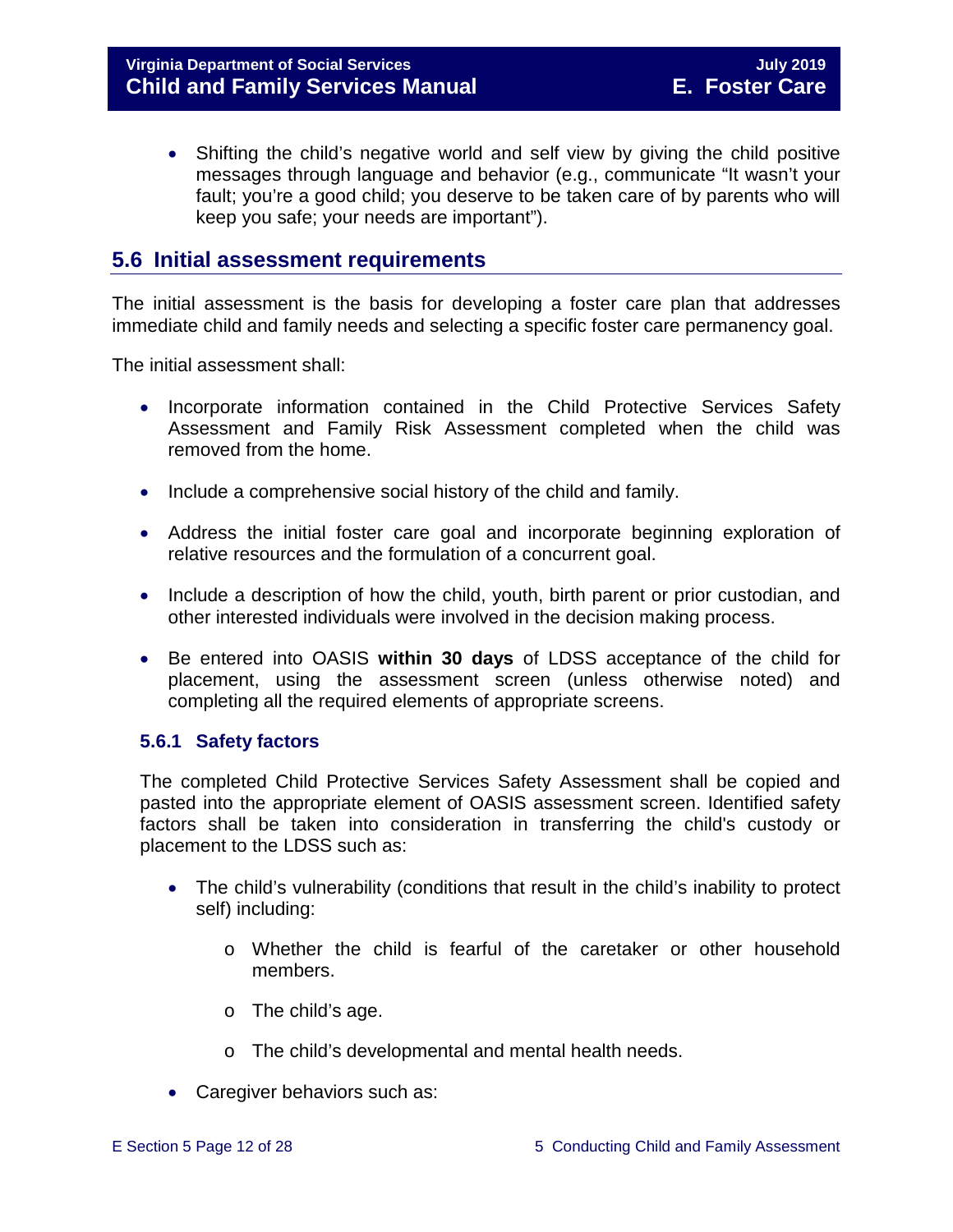- o Having caused serious harm to the child or threats to cause harm.
- o Previous maltreatment of a child.
- o Failure to protect or provide the necessary supervision to protect the child from serious harm.
- o Explaining any injury inflicted on the child in such a way that is questionable or inconsistent with the nature of the injury.
- o Refusing the LDSS workers access to the child.
- o Failure to meet the child's need for food, clothing, shelter, and/or medical and/or mental health care.
- o Providing physical living conditions are hazardous and threatening to the child.
- o Substance use that is or has seriously affected their ability to supervise, protect, or care for the child.
- o Behavior toward the child that is or has been violent or out-of-control.
- $\circ$  Descriptions about or acts towards the child that are predominately negative.
- o A history of or suspected child sexual abuse.
- o Physical, intellectual, or mental health status that seriously affects their ability to supervise, protect, or care for the child.

#### <span id="page-12-0"></span>**5.6.2 Comprehensive social history**

In addition to basing the initial assessment on the Child Protective Services Safety Assessment, a comprehensive social history is critical for understanding the strengths, needs, and experiences of the child entering care. A social history also allows the service worker to explore the full range of assets the family brings, as well as additional needs to address that may increase the likelihood of a safe and stable reunification.

A comprehensive social history including well-being information should be based on consideration of at least the following factors

- Background history about the child including but not limited to:
	- o Family relationships.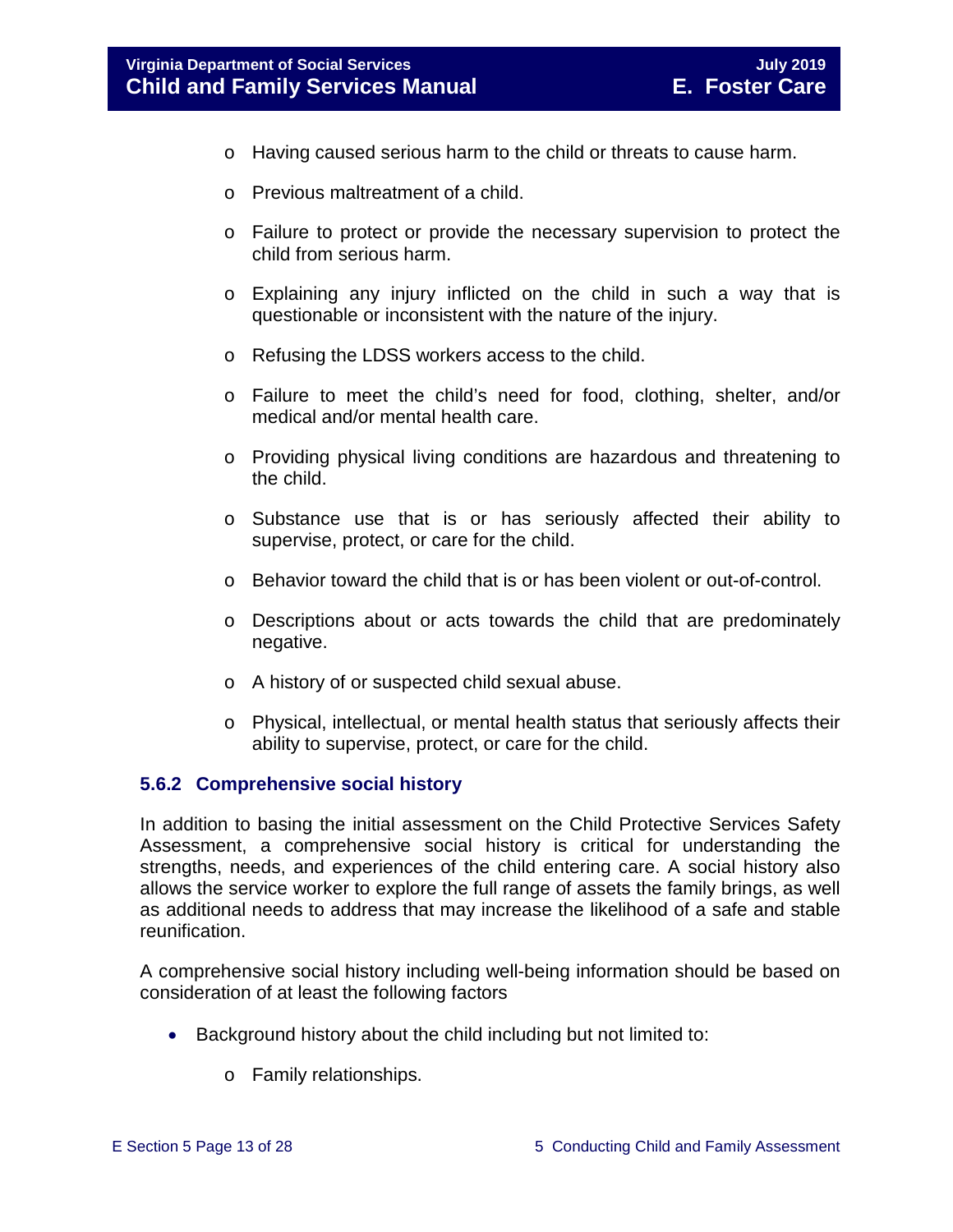#### **Virginia Department of Social Services July 2019 Child and Family Services Manual**

- o Peer/adult social relationships including the child's relationship to previous caretakers or other adults with whom the child might live.
- Parent, child, family, and community strengths and risk factors present.
- Child health information. The service worker should use the health information screens in OASIS to document the information below. This information should be based on all available health assessments, evaluations, and reports by qualified professionals knowledgeable of the child's health and/or health history. Information to be recorded includes:
	- o Child demographics and physical description of the child.
	- o Birth information.
	- o Disability information.
	- o Child's health care providers.
	- o Child's current medical information, including: health insurance; whether the child's immunizations are up-to-date as of the child's last medical appointment; and dates of the child's last physical and dental exam.
	- o Child's medications, including psychotropic medications.
	- o Child's current medical and mental health conditions, allergies and special diet requirements.
	- o Child's health history, including: birth and early development issues; prior accidents, illnesses, or conditions that no longer exist; prior hospitalizations.
	- o Health history of child's birth family, to the extent known.
- Child's educational achievement and challenges. The service worker should use the child's educational screens in OASIS to document the following:
	- o School information
	- o Best Interest Determination meeting(s)
	- o Educational information (grade level, school performance, special education status, and strengths/needs)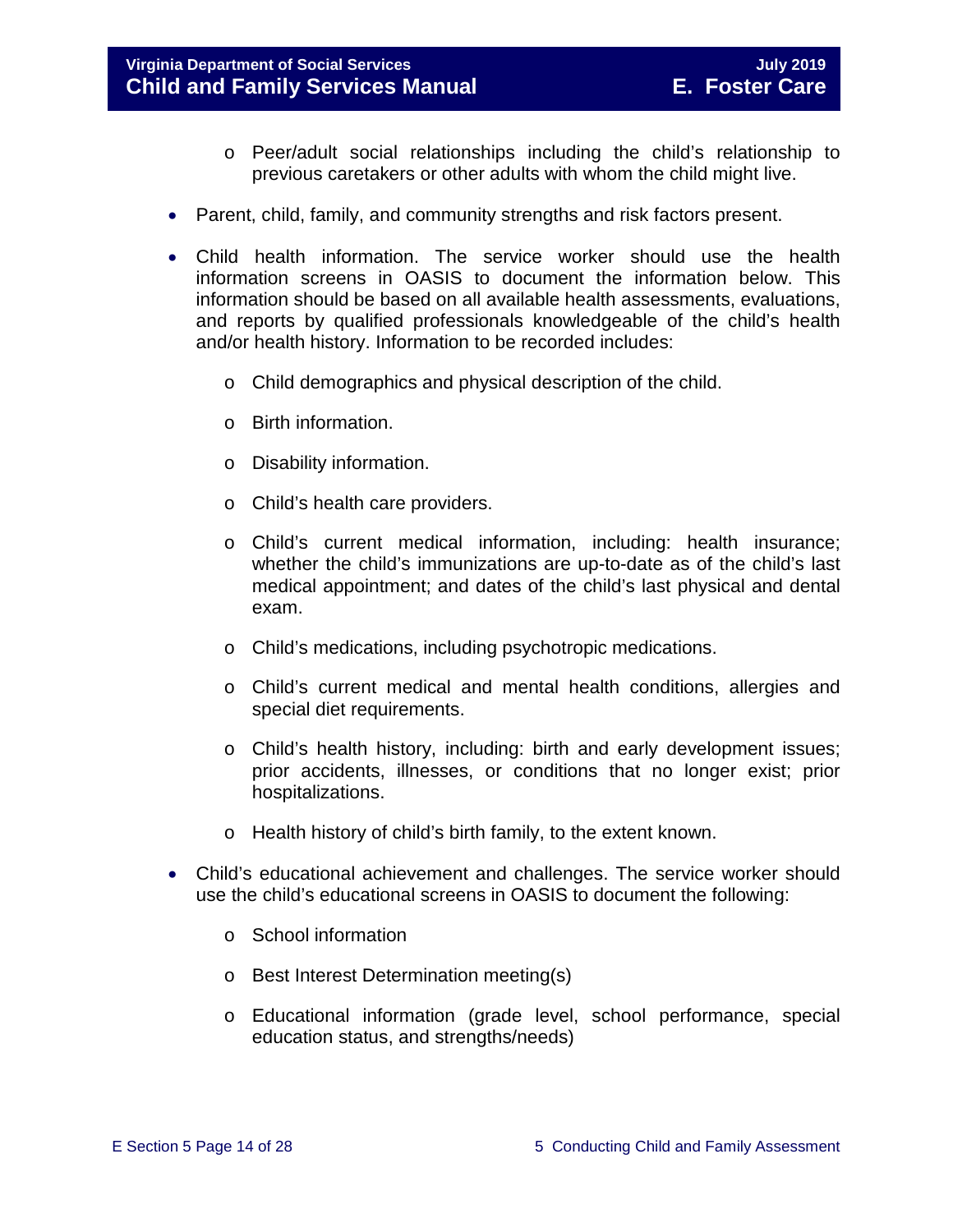- Background history about the child's family and/or previous custodians including but not limited to:
	- o Substance use or abuse.
	- o Emotional stability.
	- o Sexual abuse.
	- o Resource management and basic needs.
	- o Parenting skills.
	- o Household relationships/domestic violence.
	- o Caretaker abuse or neglect history.
	- o Social or community support system.
	- o Physical health.
	- o Communication skills.

# <span id="page-14-0"></span>**5.7 Role of Family Assessment and Planning Team**

When a child is referred to the Family Assessment and Planning Team (FAPT), the FAPT assessment should be used to complement and inform the comprehensive assessment process. It may substitute for the initial foster care assessment as long as the requirements for the initial foster care assessment are met. The FAPT assessment information shall be entered into OASIS.

In addition to the above assessment requirements, all children receiving CSA-funded services shall have a standardized assessment using a tool approved by the State Executive Council. See [\(Section](https://fusion.dss.virginia.gov/Portals/%5bdfs%5d/Files/DFS%20Manuals/Foster%20Care%20Manuals/Foster%20Care%20Manual%2007-2019/section_5_conducting_child_and_family_assessment.pdf#page=18) 5.9.1) of this chapter for information on the Child and Adolescent Needs and Strength Assessment (CANS).

# <span id="page-14-1"></span>**5.8 Types of assessment tools**

The following types of assessment tools can be helpful in assessing the strengths and needs of the child and/or the family:

- Trauma assessments, including Virginia's Child and Adolescent Needs and Strengths (CANS) Assessment modules to screen for trauma, sexual abuse, and violence needs.
- Developmental assessments.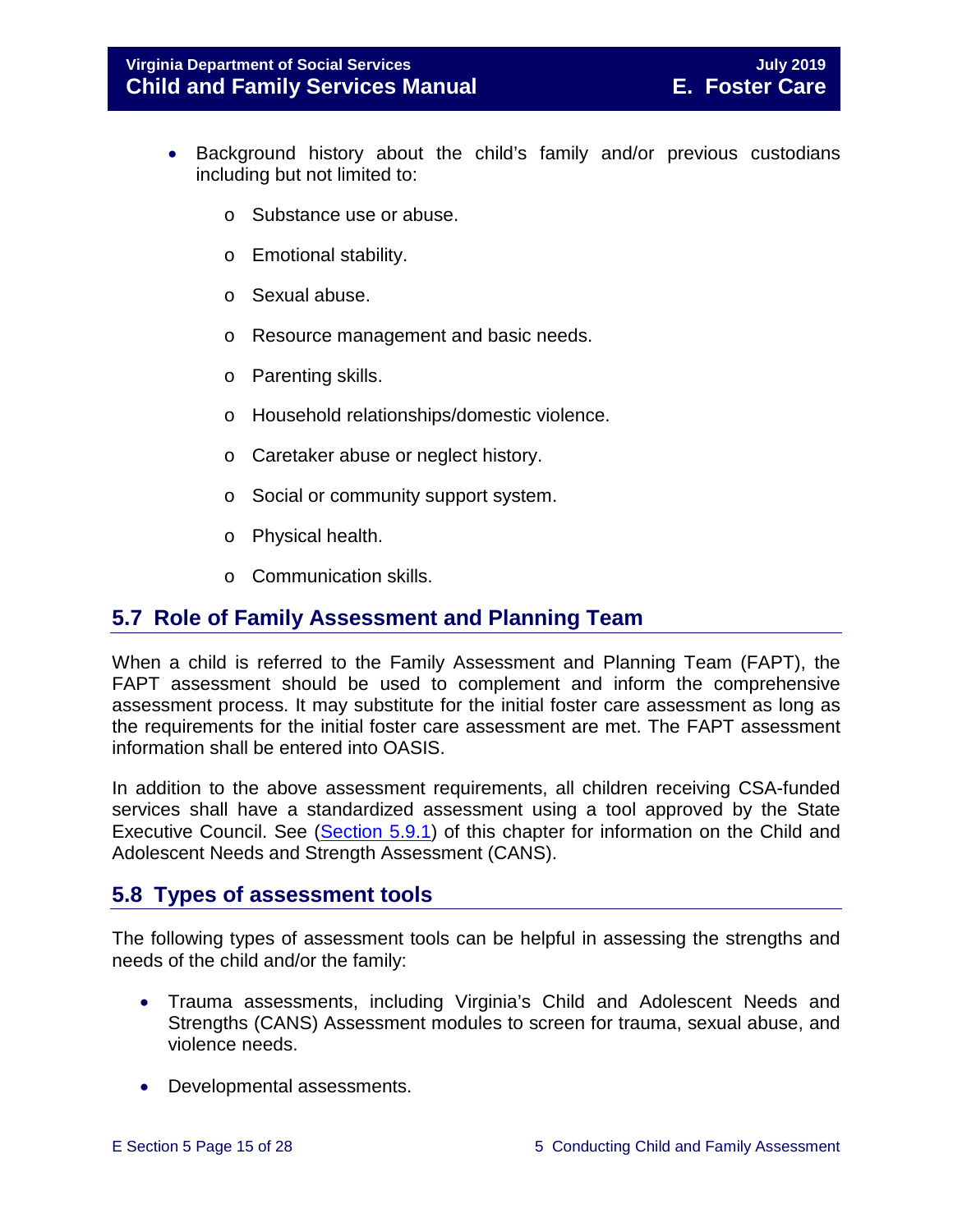- Risk and safety assessments.
- Reunification assessments.
- Child and family comprehensive assessments.
- Life skills assessments.
- Educational assessments.
- Behavioral health assessments.

The following tools are often used by service workers to gather information from family members and other individuals in order to gather a comprehensive picture of the family. These tools are designed to be helpful in the assessment process but are not the actual assessment itself. Genograms and ecomaps in particular should be used after discussion with and training from others experienced in their use.

- **Genogram**. The genogram was first developed and popularized in clinical settings by Monica McGoldrick and Randy Gerson. The genogram (pronounced: jen-uh-gram) lets the worker and family members quickly identify and understand patterns in the family history. The genogram is a tool that helps map out relationships and traits in the family. There are many books on this topic as well as many websites. Genograms can vary significantly and are only limited by your imagination. Most genograms include basic information about number of families, number of children of each family, birth order, and deaths. Some genograms also include information on disorders running in the family, such as alcoholism, depression, diseases, alliances, and living situations. Basic [Genogram](http://www.genopro.com/genogram_components/default.htm)  [components](http://www.genopro.com/genogram_components/default.htm) can be accessed on the GenoPro website.
- **Ecomaps**. An Ecomap is a pictorial representation of a family's connections to persons and/or systems in their environment. It can illustrate three separate dimensions for each connection:
	- o The STRENGTH of the connection (Weak; tenuous/uncertain; Strong).
	- o The IMPACT of the connection (none; draining resources or energy; providing resources or energy).
	- o The QUALITY of the connection (Stressful; Not stressful).

As with genograms, there are many books that discuss the purpose and use of ecomaps including social work textbooks on assessment. The internet and public library are additional sources for information on ecomaps.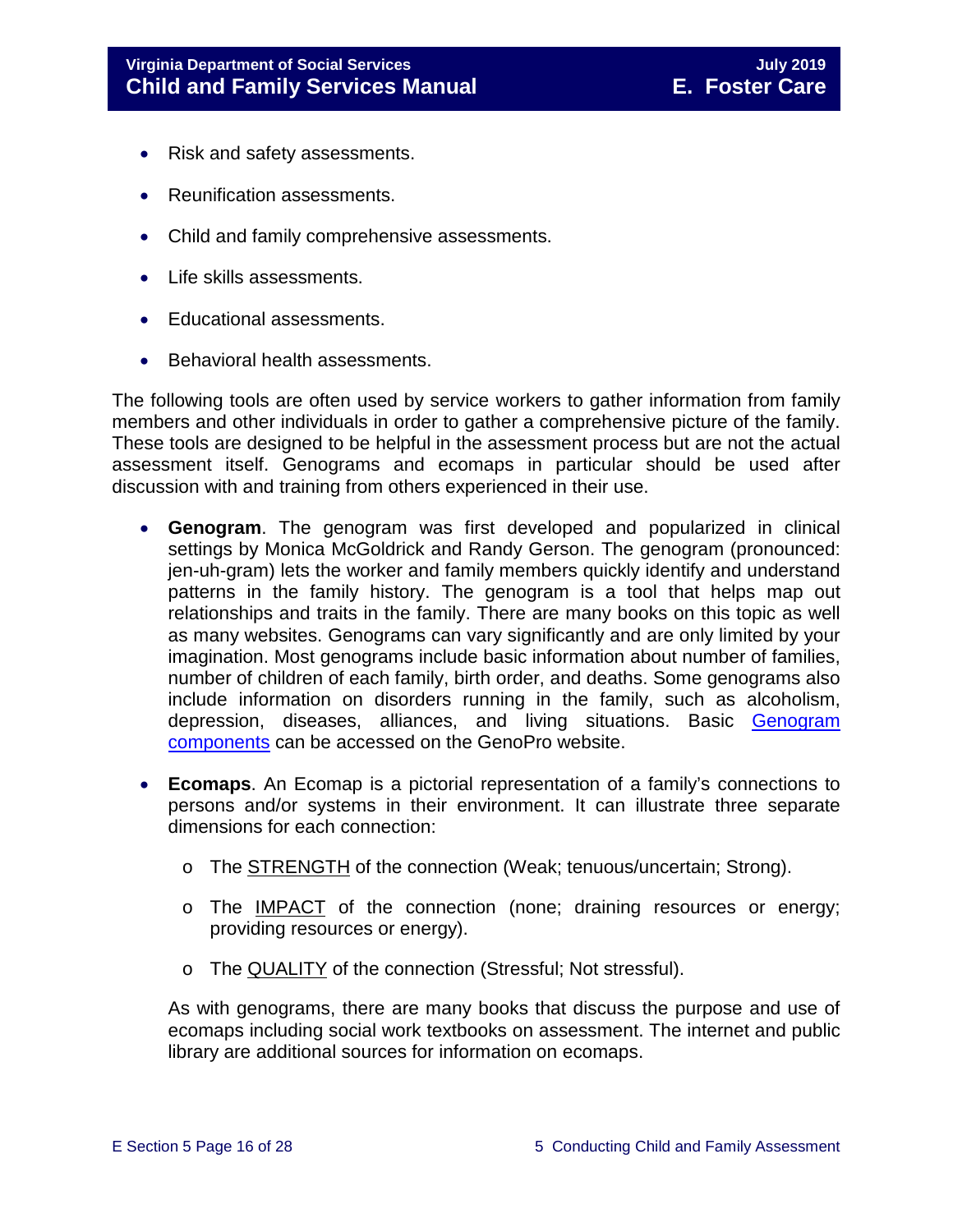The purpose of an ecomap is to support classification of family needs and decision making about potential interventions. Further, it is to create shared awareness (between a family and their service workers) of the family's significant connections, and the constructive or destructive influences those connections may be having. Ecomaps enable a structured, consistent process for gathering specific, valuable information related to the current state of a family or individual being assessed. They support the engagement of the family in a dialogue that can build rapport and buy-in, while heightening the awareness of the caseworker and family. Ecomaps are used to:

- $\circ$  Identify and illustrate strengths that can be built upon and weaknesses that can be addressed.
- o Summarize complex data and information into a visual, easy-to-see-and understand format to support understanding and planning.
- o Illustrate the nature of connectedness and the impact of interactions in predefined "domain" areas, indicating whether those connections and interactions are helping or hurting the family. Part of this value is in supporting the concept of observing "resource and energy flow" to and from a family as a result of its connections and interactions with its environment.
- o Provide a consistent base of information to inform and support intervention decisions
- o Allow objective evaluation of progress; workers can observe impact of interventions, both on the family and on other elements of their environment.
- o Support discussion of spiritual and value-related issues in a constructive way.
- o Help support integration of the concept of family assessment as an ongoing process.
- $\circ$  Integrate the values and concepts and the real power of System Theory in a practical way.
- o Force the building of interviewing and other skills for staff.
- o Support effective presentation of families' issues for court.
- **Timelines**. Timelines are another assessment tool that depicts the development and history of an individual and or family along a continuum from birth to the present. Similar to genograms and ecomaps, a timeline is a graphic representation of patterns, traits, and the chronology of events in the life of the individual and/or family.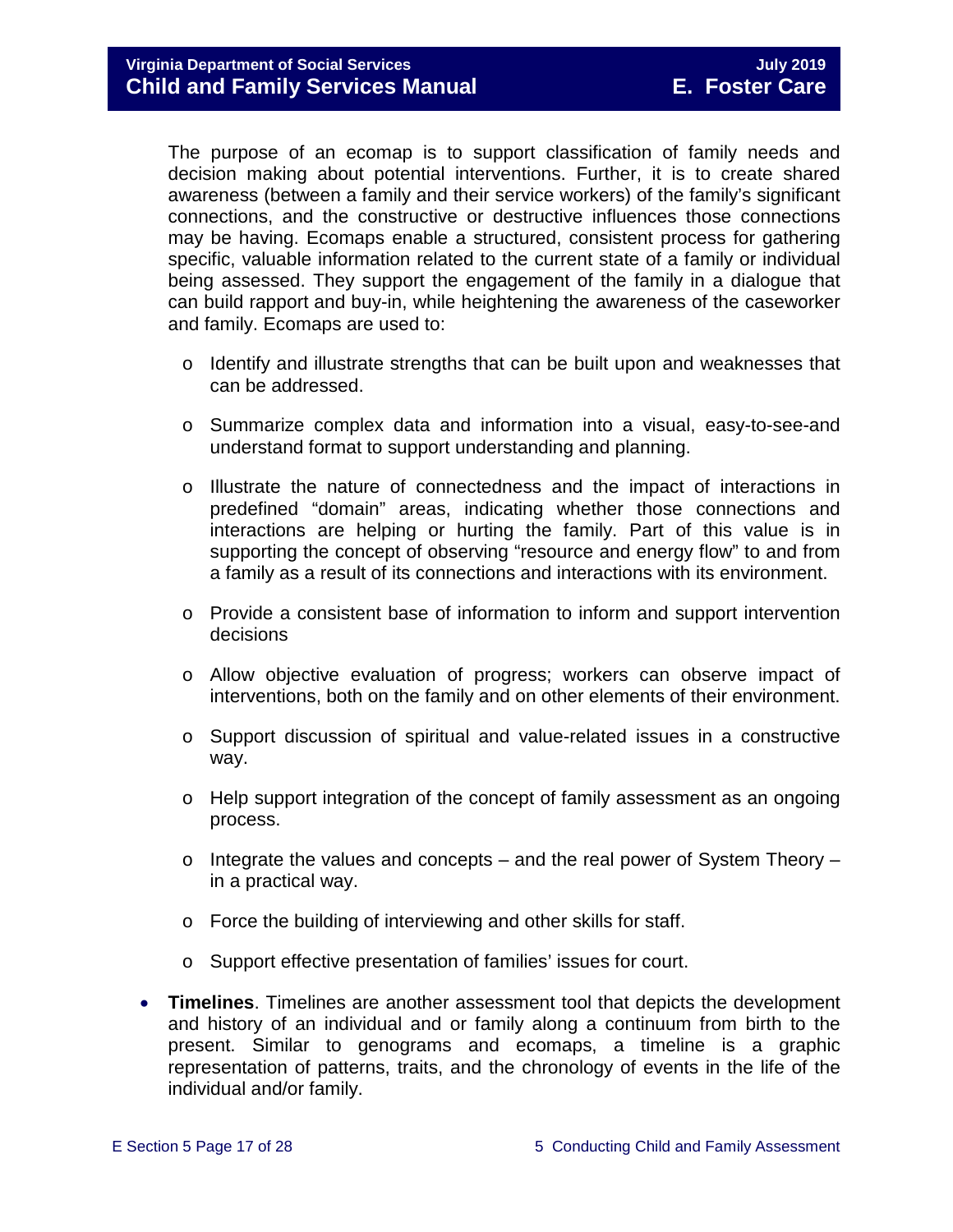# <span id="page-17-0"></span>**5.9 State required and recommended assessments**

The following assessment or screening tools are currently either required or recommended for use in Virginia.

#### <span id="page-17-1"></span>**5.9.1 Child and Adolescent Needs and Strengths (CANS)**

CANS is a comprehensive, multi-domain, standardized assessment instrument which helps plan and manage services at both an individual and system of care level. It helps guide service planning, track child and family outcomes, promote resource development, and support decision making. Use of the CANS for all children in foster care permits analysis of state-wide trends in strengths and needs, and can inform state and regional policy and community action, particularly in regards to service provision and evaluation of efforts to improve outcomes.

#### <span id="page-17-2"></span>**5.9.1.1 Who should be assessed with CANS**

All children in foster care shall be assessed using the CANS. Initial assessment should be completed within 30 days of entry into foster care. Reassessment shall be completed at least annually, and within 90 days of discharge from foster care, although may be completed more often.

All children who receive services and funding through CSA, and their families shall be assessed using the mandatory uniform assessment instrument  $(8, 2.2)$ [5212\)](http://law.lis.virginia.gov/vacode/2.2-5212/). The schedule for assessment for CSA is determined by the local CPMT, but shall occur no less than annually. The CANS shall be used for title IV-E children and non-title IV-E children who receive CSA-funded services.

- For children and youth, use of the CANS is mandatory to receive services through CSA.
- A CANS is required for those youth that receive an IL stipend paid for through CSA funds.

#### <span id="page-17-3"></span>**5.9.1.2 Assessment areas**

The CANS identifies the strengths and needs of the child in the following areas:

- Life domain functioning.
- Child strengths.
- School.
- Child behavioral/emotional needs.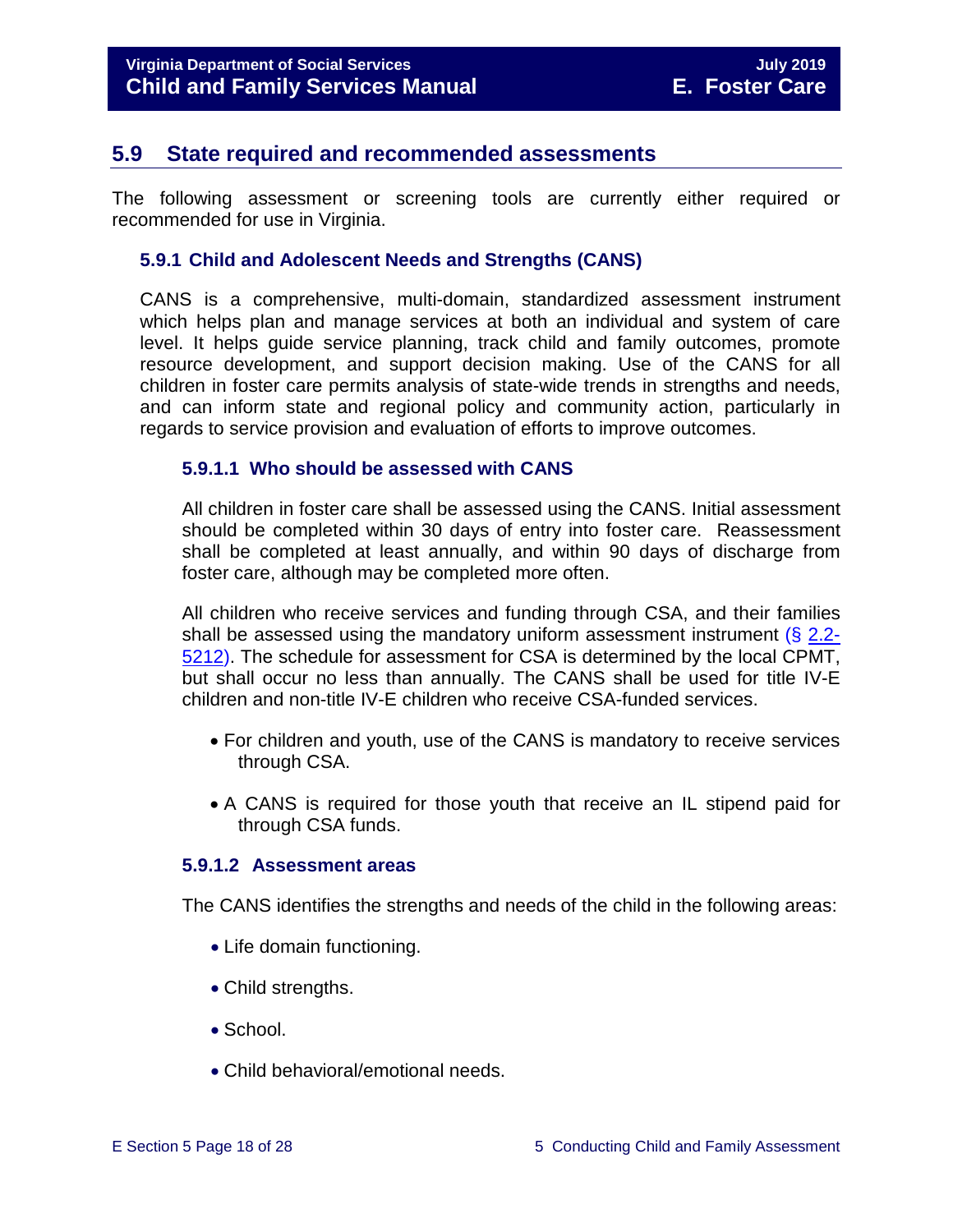• Child risk behaviors.

For child welfare, the CANS includes the following areas:

- An enhanced trauma module.
- A new child welfare module.
- The ability to rate multiple Planned Permanent Caregivers for a child to be used in concurrent planning and
- New worker reports for service workers and supervisors to help assess progress and outcomes over time for children in foster care and their families on:
	- o Child trauma.
	- o Caregiver permanency indicators.
	- o Parent/guardian/caregiver protective factors and
	- o CANS domains.

It also identifies the strengths and needs of the family or caregiver:

- Current caregiver.
- Permanency planning caregiver strengths and needs.
- Residential treatment center.

Additional modules are available to assess specific situations, including:

- Developmental needs.
- Trauma.
- Substance use needs.
- Violence needs.
- Sexually aggressive behavior needs.
- Runaway needs.
- Juvenile justice needs.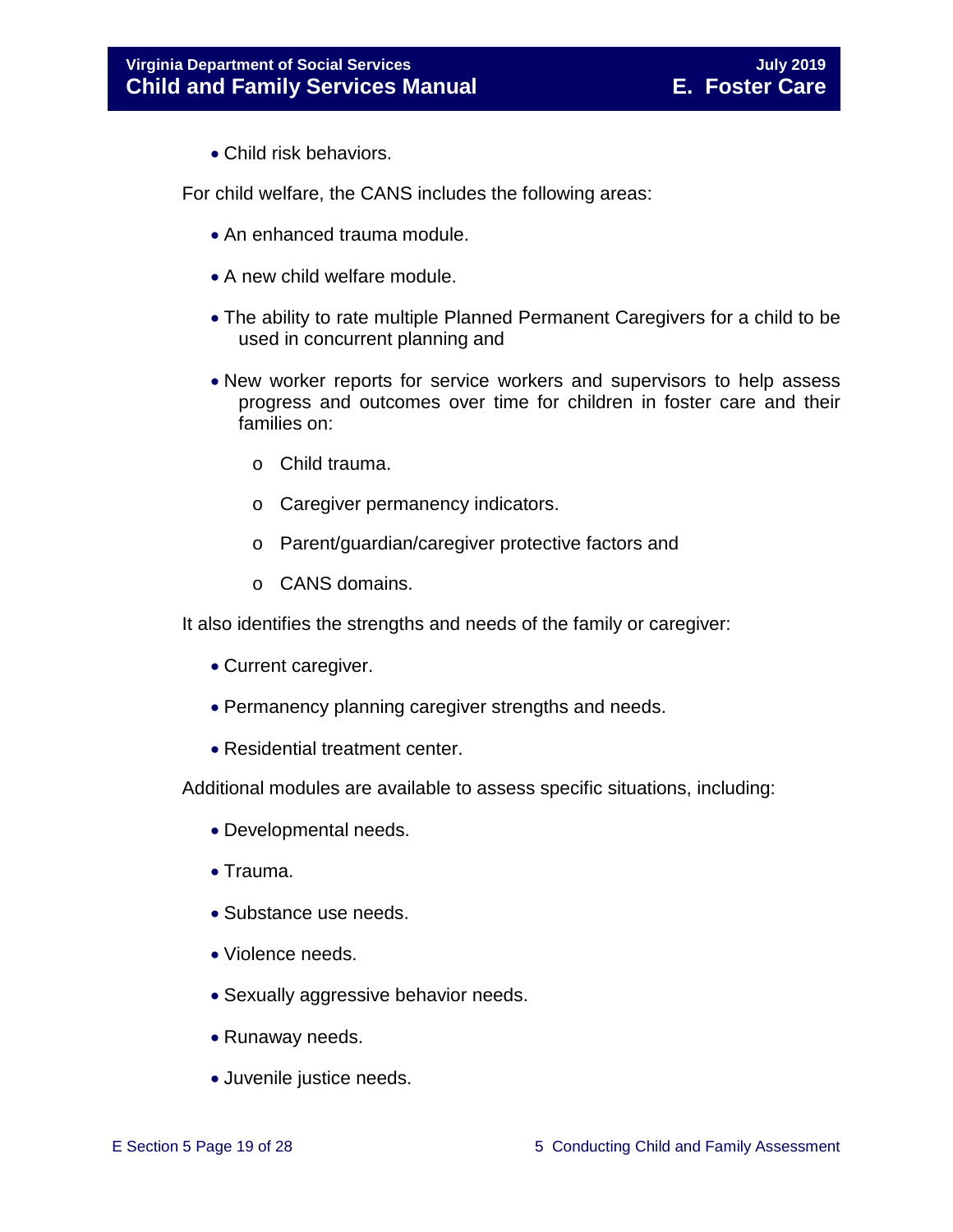• Fire setting needs.

#### <span id="page-19-0"></span>**5.9.1.3 CANS resources**

The CSA website provides:

- [Information on CANS, including policy, manuals, fact sheets, score](http://www.csa.virginia.gov/html/CANS/cans.cfm)  [sheets, training, and super users](http://www.csa.virginia.gov/html/CANS/cans.cfm)
- [CANS training and certification information](http://www.csa.virginia.gov/html/CANS/CANS_training.cfm)
- [CANS user manual and score sheets](http://www.csa.virginia.gov/html/CANS/cans_documents.cfm)
- [Frequency of CANS administration](http://www.csa.virginia.gov/html/CANS/CANS%20Policy.cfm)
- [CANVaS,](http://www.csa.virginia.gov/html/CANS/canvas.cfm) the web-based system for completing the CANS tool online.

#### <span id="page-19-1"></span>**5.9.2 Casey Life Skill Assessment (CLSA)**

CLSA is the state recommended assessment and planning tool for evaluating the life skills of all youth age 14 and older and all young adults in foster care. It is youthcentered, strength-based, and expert-focused in evaluating the independent living skills and needs of youth in foster care. (See [Section](https://fusion.dss.virginia.gov/Portals/%5bdfs%5d/Files/DFS%20Manuals/Foster%20Care%20Manuals/Foster%20Care%20Manual%2007-2019/Section_13_achieving_permanency_for_older_youth.pdf#page=11) 13.5 on Independent Living Needs Assessment in this chapter).

#### <span id="page-19-2"></span>**5.9.2.1 Frequency of administration**

The assessment should initially be administered:

- For youth in foster care, within 30 days after the youth's 14<sup>th</sup> birthday.
- For youth entering foster care after the age of 14, **within 30 days** after the youth's entry into the system.

The assessment should be re-administered every 12 months to youth 14 years and older.

#### <span id="page-19-3"></span>**5.9.2.2 Assessment areas**

The CLSA identifies the youth's strengths and needs in nine domains:

- Career planning.
- Communication.
- Daily living.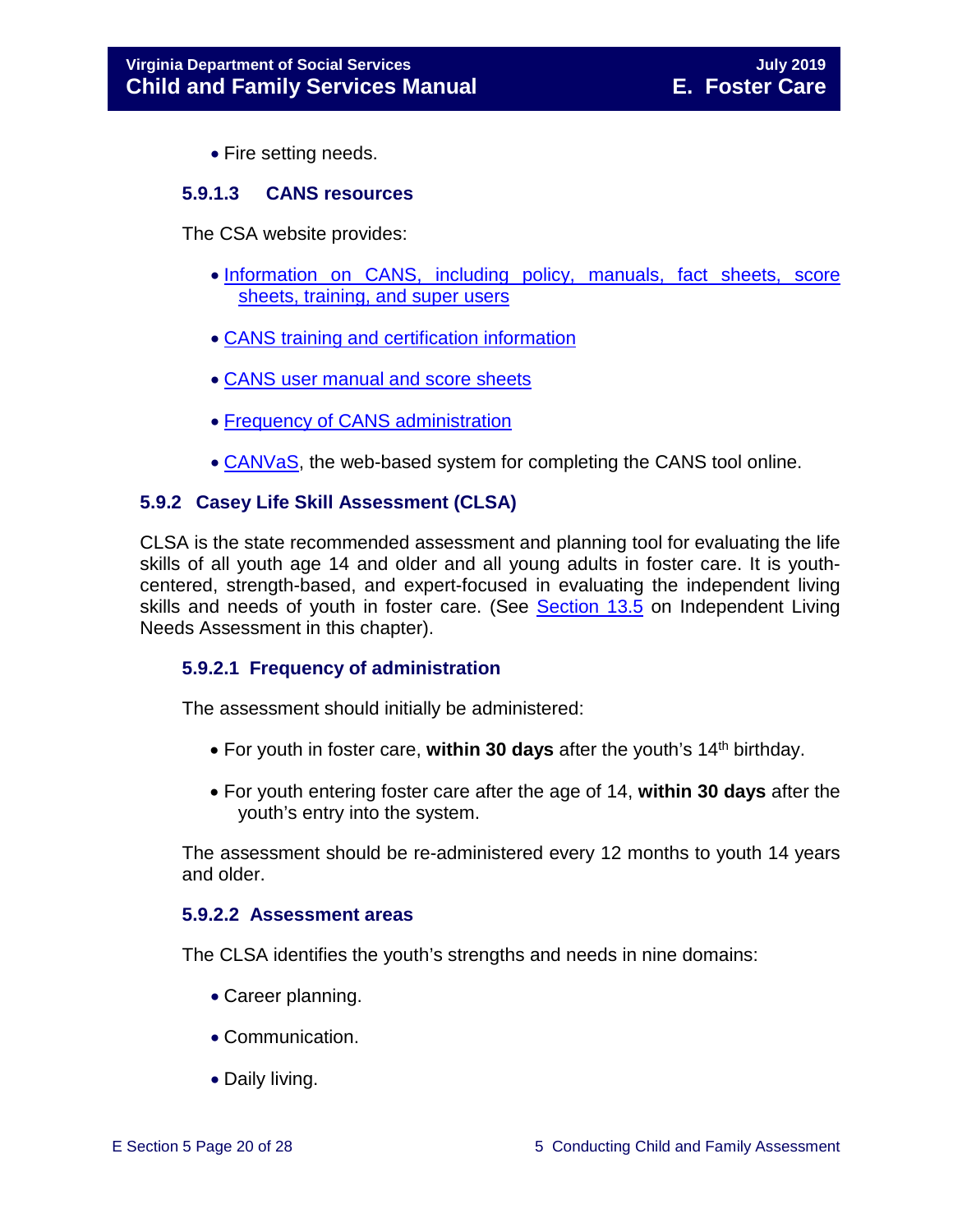- Home life.
- Housing and money management.
- Self care.
- Social relationships.
- Work life.
- Work and study skills.

Domain scores indicate areas of strength and opportunities for improvement.

#### <span id="page-20-0"></span>**5.9.2.3 Resources**

- The [Casey Life Skills Website](http://www.casey.org/Resources/Tools/cls/default.htm) provides a free suite of comprehensive online assessments, learning plans, and learning resources to help engage youth in developing life skills that are needed to exit foster care successfully.
- The [CLSA](http://lifeskills.casey.org/) is completed online and automatically scored within seconds. Tools are available in English, Spanish, and French.

#### <span id="page-20-1"></span>**5.9.3 Early Periodic Screening, Diagnosis, and Treatment (EPSDT)**

EPSDT is a comprehensive and preventive child health program for all individuals under age 21 and who are Medicaid eligible. EPSDT includes periodic screening, vision, dental, and hearing services. In addition, it provides any medically necessary health services listed at section 1905 (a) of the Social Security Act to correct and ameliorate physical and mental conditions, even if the service is not included under the state's Medicaid plan.

See the Virginia Department of Medical Assistance Services' (DMAS) website for:

- Information and resources on the **EPSDT** program in English and Spanish.
- [EPSDT Program Fact Sheet.](http://www.dmas.virginia.gov/Content_atchs/mch/mch-epsdt_fs.pdf)
- [EPSDT English Brochure.](http://www.dmas.virginia.gov/Content_atchs/mch/mch-epsdt_breng.pdf)
- The EPSPT manual on the [Provider Manuals](https://www.virginiamedicaid.dmas.virginia.gov/wps/portal/ProviderManual) website page.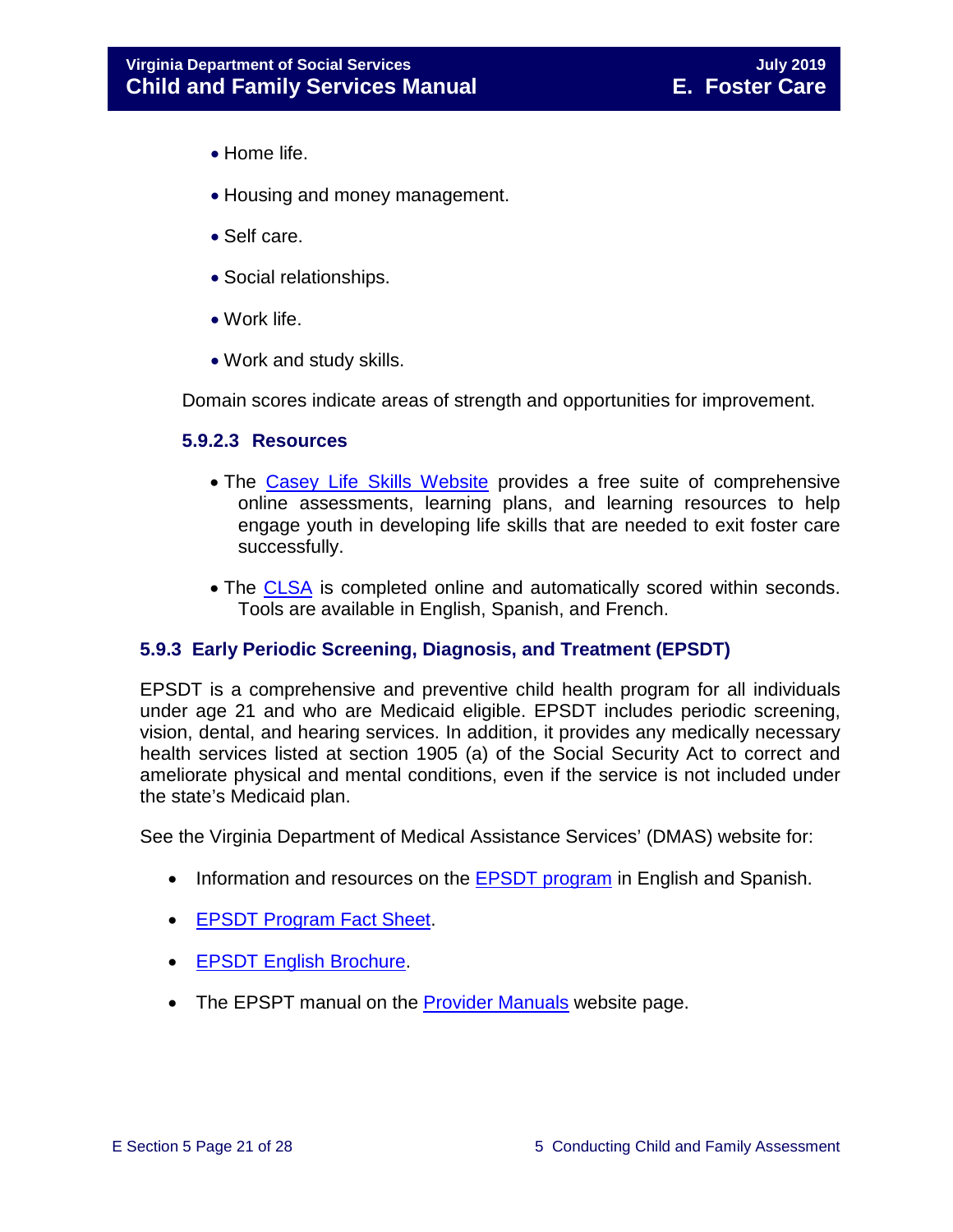#### <span id="page-21-0"></span>**5.9.3.1 When EPSDT screenings shall be conducted**

The service worker shall ensure EPSDT screenings are provided for the child. EPSDT screening services are covered by the managed care organization (MCO) for members who are enrolled with an MCO. When the child is not covered by Medicaid, the service worker shall ensure the child receives the same screenings. See [Section 12.11.2](https://fusion.dss.virginia.gov/Portals/%5bdfs%5d/Files/DFS%20Manuals/Foster%20Care%20Manuals/Foster%20Care%20Manual%2007-2019/section_12_identifying_services_to_be_provided.pdf#page=22) Medical Care and treatment to be provided to a child in foster care for additional information.

#### <span id="page-21-1"></span>**5.9.4 Assessment by managed care organization**

When the child is enrolled in managed care, the managed care organization shall make a best effort to conduct an assessment within 60 calendar days of enrollment and every two (2) years thereafter. An assessment should include review of physician, hospital, and pharmacy utilization, providing referral policies and procedures for providers or, where applicable, authorized persons, to make referrals of assessment candidates and for members to self-refer for a needs assessment (Virginia Department of Medical Assistance Services' contract with managed care organizations).

#### <span id="page-21-2"></span>**5.9.5 Best interest determination for school placement**

Federal and state law require that the LDSS and local school divisions work together to determine the best interest of children in foster care for school placement and to ensure educational stability for the children. Children in foster care should remain in the same school in which they were enrolled at the time of placement, or if this is not in the children's best interests, immediately enroll them in a new school.

The VDSS and the Virginia Department of Education have developed joint guidance and a joint tool to assist the LDSS service worker and the school representative in determining the child's best interest for school placement. The form provides a series of questions that should be considered during the determination process.

The determination of the child's best interests for school placement by the LDSS and the local school, in consultation with the child and other key partners, should be made as quickly as possible (e.g., **within three (3) business days**) after the service worker has notified the child's current school of the placement decision.

For more information on determining the child's best interest for school placement, see [Section](https://fusion.dss.virginia.gov/Portals/%5bdfs%5d/Files/DFS%20Manuals/Foster%20Care%20Manuals/Foster%20Care%20Manual%2007-2019/section_12_identifying_services_to_be_provided.pdf#page=50) 12.12.1 of this chapter.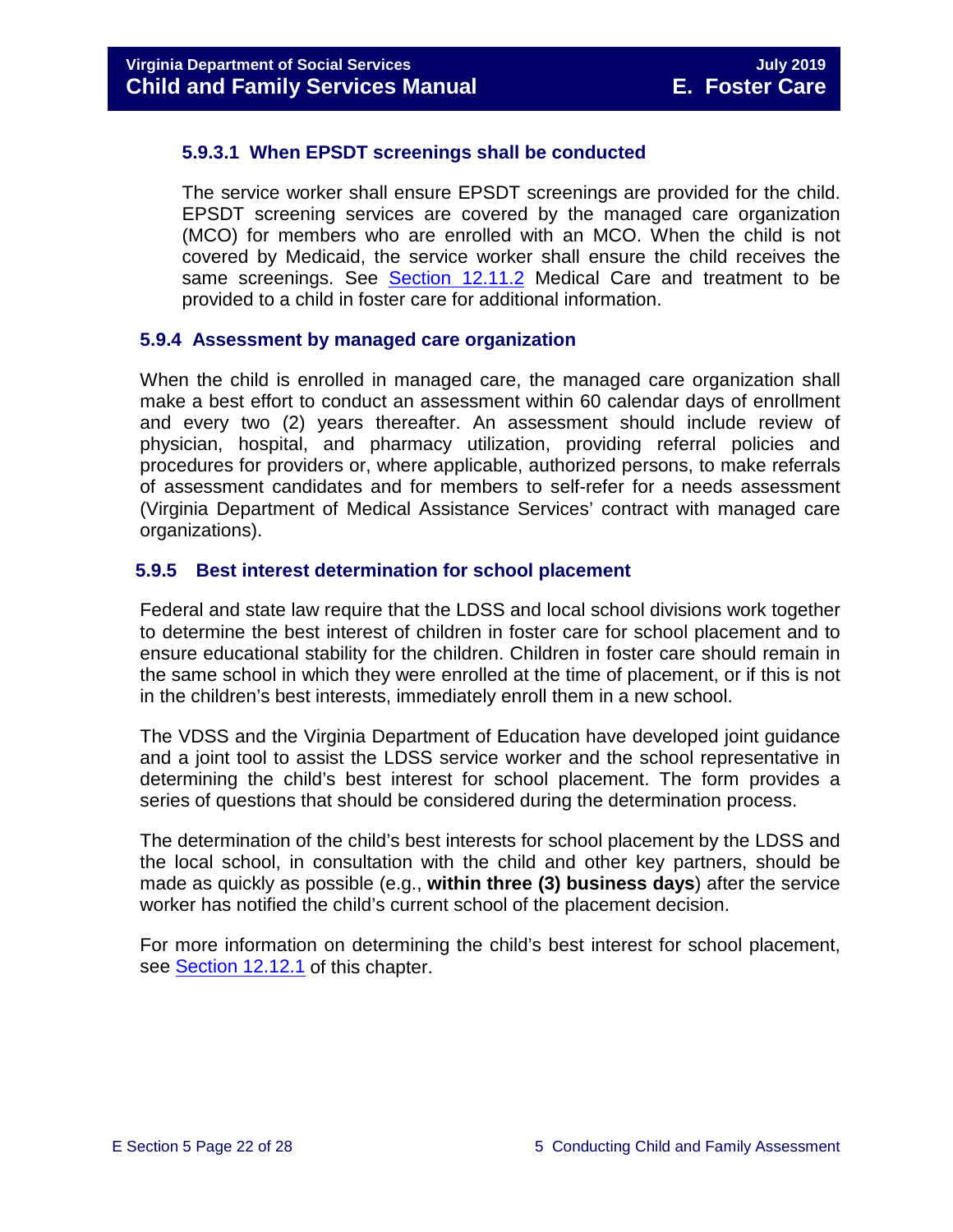# <span id="page-22-0"></span>**5.10 Documenting the assessment**

Documenting the assessment process and findings is important for permanency planning, developing and implementing services, and monitoring and evaluating progress. Documentation provides essential information for sharing with the child and family, the court, and service providers. It also provides an important vehicle for ensuring continuity in implementation, particularly when service workers change.

All information gathered during the assessment process shall be documented in the assessment screens in OASIS. Supporting documents (e.g., psychological and other clinical assessments; social work reports) shall be maintained in the paper case file for use throughout the child's involvement with the child welfare system.

# <span id="page-22-1"></span>**5.11 Additional resources**

- The [National Child Traumatic Stress Network](http://www.nctsn.org/) has a comprehensive website that provides many resources on trauma to help children, parents, caregivers, professionals, and others. It also includes a section on resources for the child [welfare system.](http://www.nctsn.org/resources/topics/child-welfare-system)
- [Tri-Agency Letter on Trauma Informed Treatment](http://www.medicaid.gov/Federal-Policy-Guidance/Downloads/SMD-13-07-11.pdf) dated July 11, 2012 from the United States Department of Health and Human Services' Administration for Children and Families (ACF), Centers for Medicare & Medicaid Services (CMS) and Substance Abuse and Mental Health Services Administration (SAMHSA) provides information and guidance around developing a trauma informed system.
- "Comprehensive [Family Assessment Guidelines for Child Welfare."](http://www.acf.hhs.gov/sites/default/files/cb/family_assessment.pdf) United States Health and Human Services, Administration for Children and Families, describes a comprehensive family assessment in child welfare.
- Additional information about trauma symptoms:
	- $\circ$  As the child gets older the symptoms of both trauma and mental health increase (see following chart).

#### **Overlap of Trauma and Mental Health Symptoms**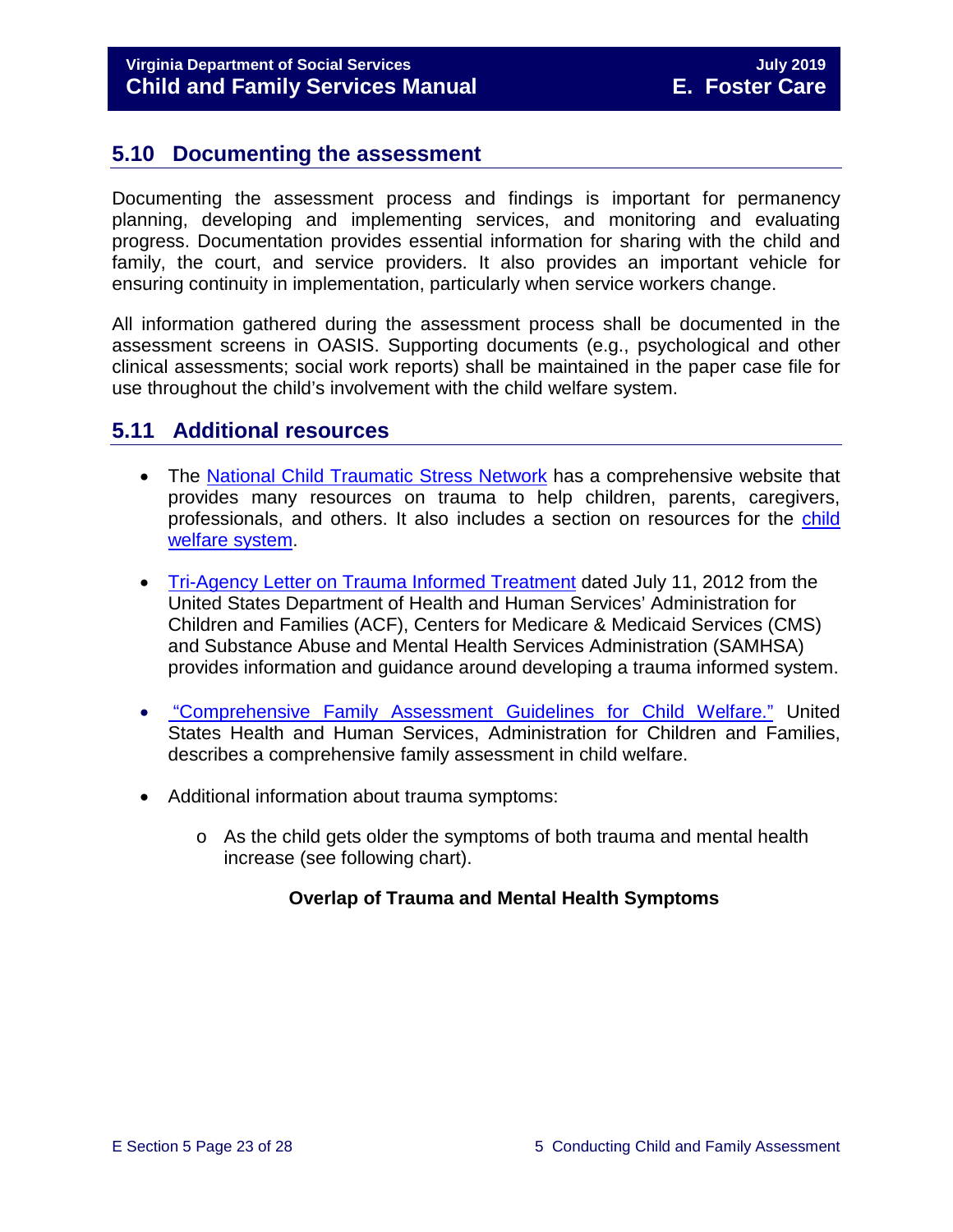# **Virginia Department of Social Services July 2019 Child and Family Services Manual E. Foster Care**



(Griffin, McClelland, Holzberg, Stolbach, Maj, & Kisiel , 2012) Observable indicators of traumatic stress may include challenges in:

#### • **Biobehavioral functioning.**

- o Unexplained physical symptoms such as stomach or headaches and fatigue.
- o Poor impulse control and impulsive behavior.
- o Over or under active sensory responses (e.g. high sensitivity to noise, low awareness of pain).
- o Hypersensitivity to physical contact.
- o Hyper physical arousal (e.g., constant physical activity).
- o Underarousal (e.g., lack of movement and facial expressions, slowed walking and talking.)
- o Problems with movement, coordination, and balance. Excessive body movements, excessive and chronic silly behavior.
- o Nightmares, flashbacks, intense reliving, or distressing recollections of the trauma.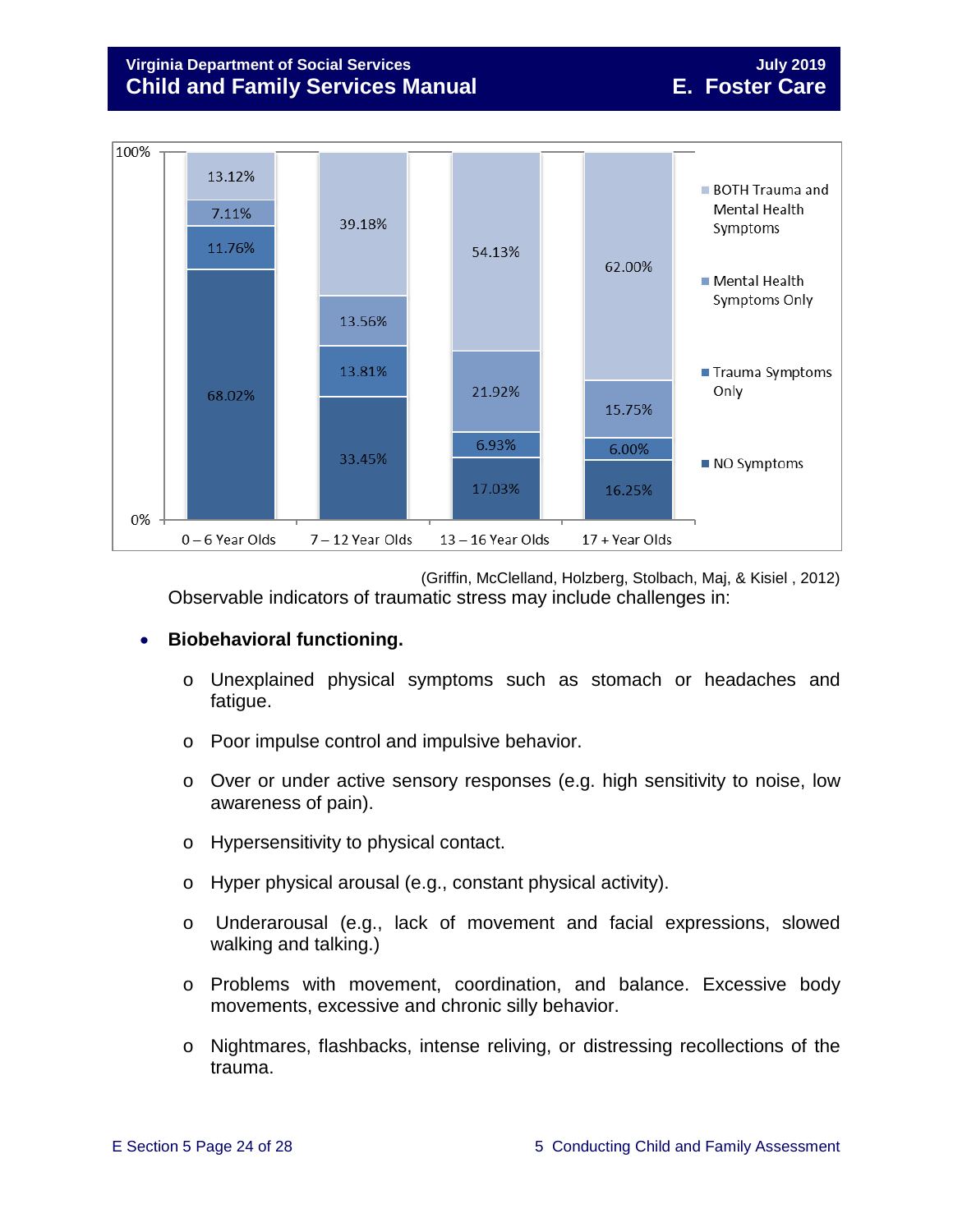- o Hypervigilance or exaggerated startle response.
- o Exaggerated emotional and physical reactions to reminders of the event.
- o Dissociation: frequent daydreaming or trance-like behavior, spacing or blanking out, amnesia-like states, loss of "time," forgetfulness, avoidance, detachment, feeling emotionally detached or depersonalized as if "observing" something happening to self, withdrawing from the outside world.
- o Refusal to eat, eating disturbances.
- o Difficulty falling or staying asleep.
- o Bedwetting. Wetting/soiling pants after having achieved previous bowel and bladder control
- o Developmental delays, often of more than 4 years.
- o Increased medical problems.

#### • **Attachment.**

- o Delays in social and emotional development.
- o Difficulty with physical or emotional boundaries with others.
- o Socially isolated.
- o Difficulty trusting others; suspicious.
- o Difficulty relating to and empathizing with others.
- o Underlying fear of getting close.
- o Lack of eye contact.
- o Anxious or clingy behavior in the absence of obvious cues of danger.
- o Push-pull response to relationships (e.g. intense likes and dislikes without good reason).
- o Dismisses, avoids, or detaches intentionally from others.
- o Difficulties in interpersonal relationships.

#### • **Cognitive development.**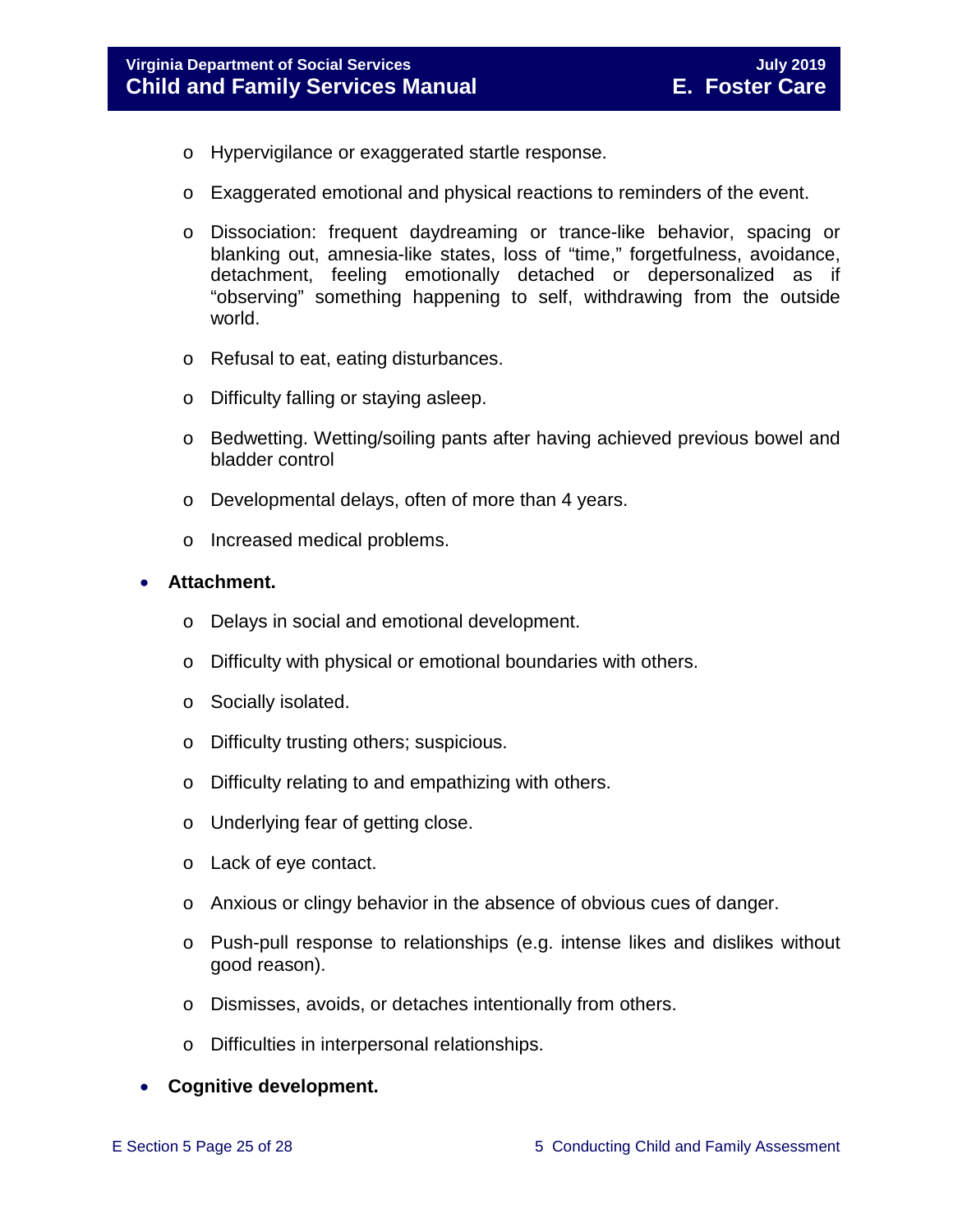- o Distorted cause and effect thinking.
- o Perceptual errors, often misreading situations and thus appearing paranoid.
- o Hyperactivity: difficulty paying attention or concentrating, forgetful in daily activities, extreme distraction, difficulty focusing on and completing tasks.
- o Problem processing information.
- o Difficulty planning and anticipating.
- o Learning difficulties.
- o Problem with language development.
- o Difficulty in progressing and succeeding in school.
- o Impaired memory, unable to recall important aspects of the trauma.

#### • **Behavior.**

- o Excessive crying.
- o Excessive compliance.
- o Outbursts of anger.
- o Severe, frequent tantrums.
- o Inability to manage behavior in all arenas.
- o Intentional misbehavior.
- o Defiance, arguing.
- o Self-destructive behavior.
- o Running away.
- o Substance abuse.
- o Destruction of property.
- o Aggressive behavior.
- o Sexual acting out.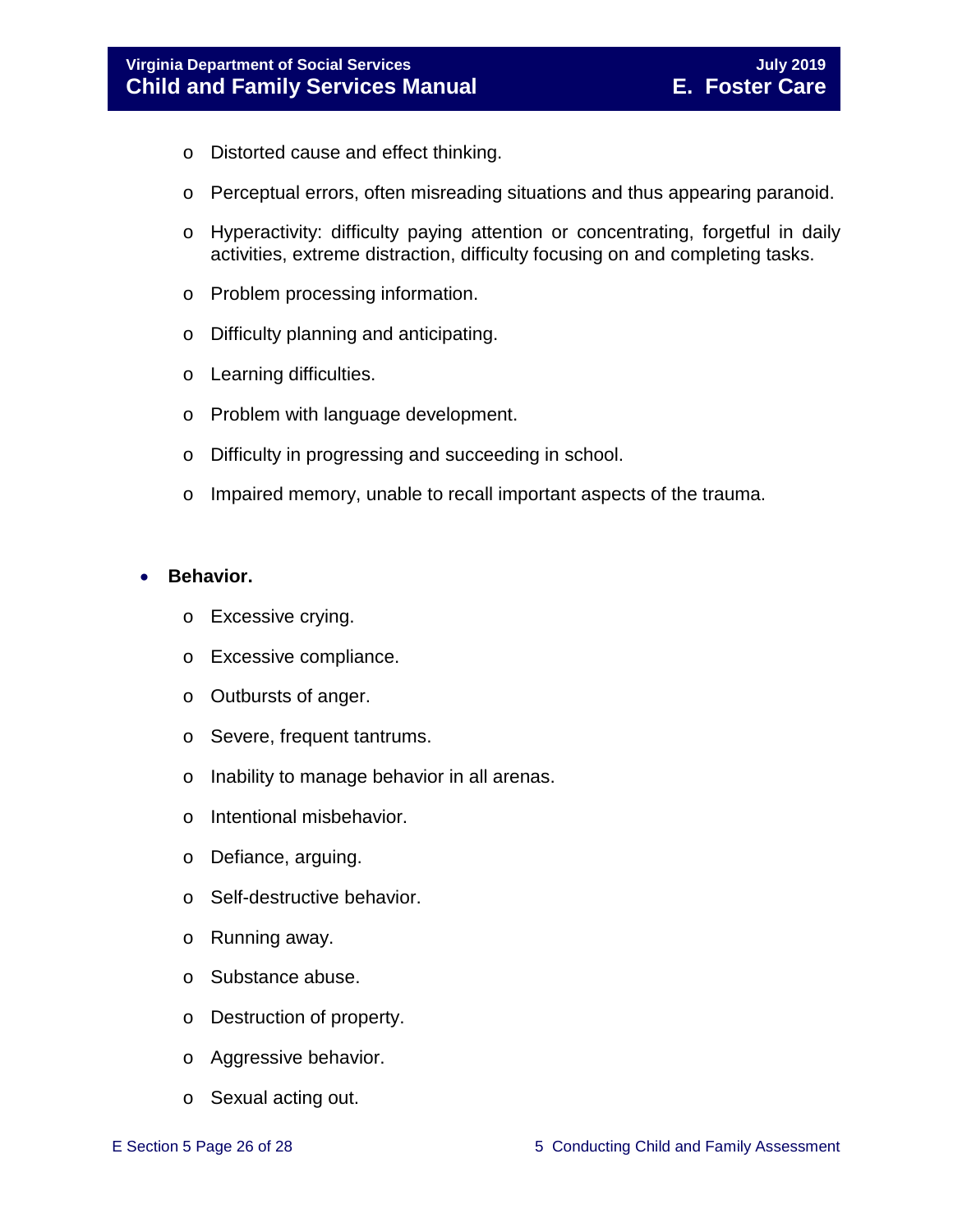- o Inability to shift from feeling to thinking.
- o Absence of cause and effect thinking.
- o Poor problem solving skills.
- o Unable to learn from consequences.

#### • **Affect and mood regulation.**

- o Mood swings, rapid shifts in emotions (e.g., from sadness to irritability to anxiety).
- o Jumpy, irritable, outbursts of anger.
- o Emotional numbing, blunted or flat emotions, difficulty experiencing intense emotions.
- o Profound sadness.
- o Diminished interest or participation in significant activities.
- o Lack of eye contact.
- o No or few expressions of joy.
- o Avoiding feelings or unable to have loving feelings.
- o Lethargy, loss of motivation.
- o Suicidal ideation.
- o Difficulty describing emotions and internal experiences.
- o Difficulty managing emotions.
- o Difficulty communicating needs.
- o Shame and guilt.
- o Feelings of anxiety, fear, hopelessness.

#### • **Self and world concept.**

- o Internal and external lack of feeling safe.
- o Lack of a continuous, predictable sense of self.